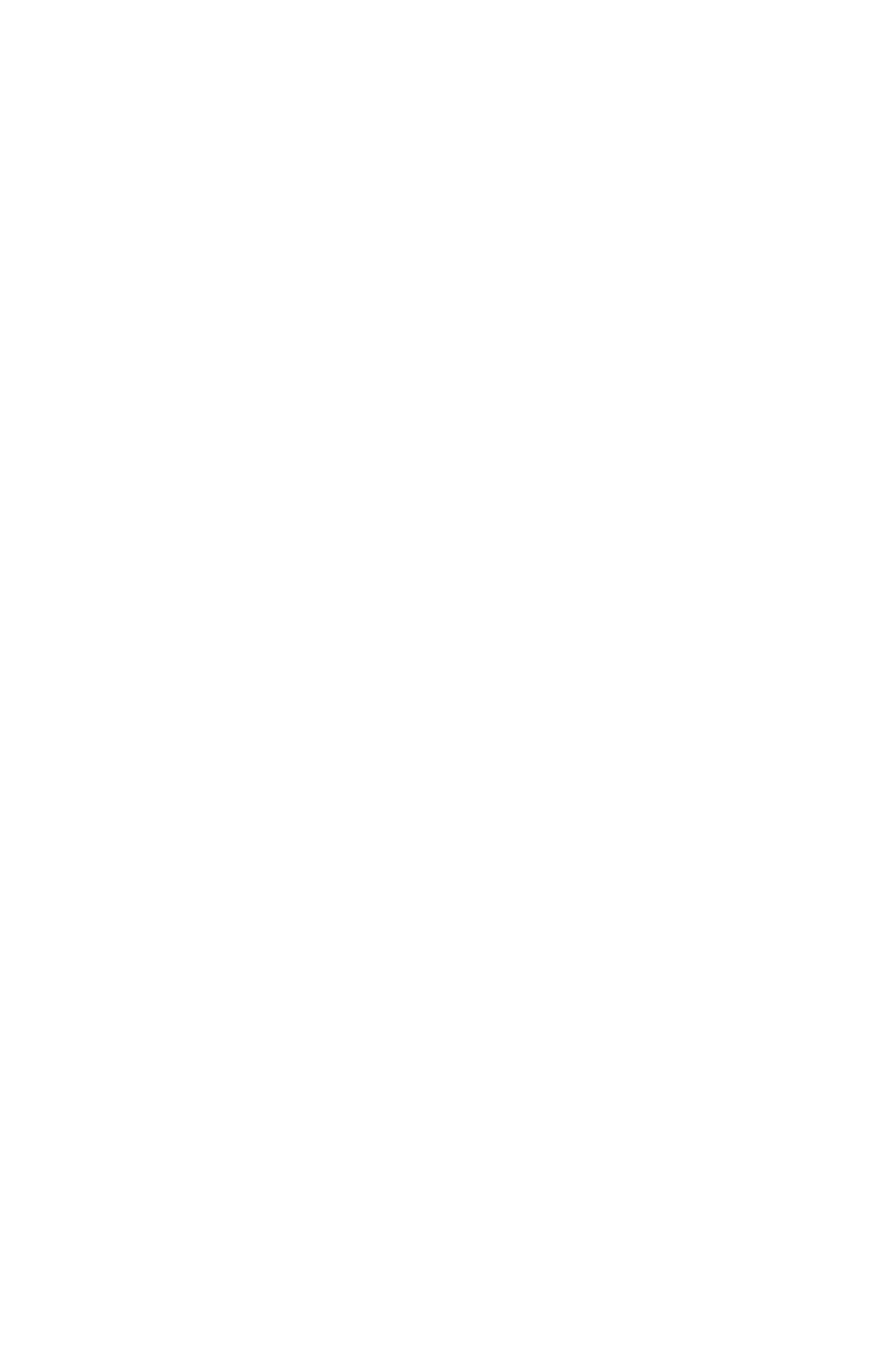# Preface

#### The Booklet

This booklet developed by the Florida Department of Health (DOH) and the Agency for Toxic Substances and Disease Registry (ATSDR), answers questions and concerns of some residents of the Tarpon Springs/Holiday communities. It also is intended to provide basic education for the general public concerning radiation.

During 1999, meetings were held to plan health education about the former Stauffer Chemical phosphorus production facility, which is now a U.S.Environmental Protection Agency (EPA) Superfund site, and other issues. The site is the subject of a new ATSDR public health assessment and related data is currently being reviewed.

Participants in the Tarpon Springs Education Work Group meetings, in addition to about 12 residents of the Tarpon Springs/Holiday communities, were health educators from the DOH Superfund Health Assessment and Education Section, ATSDR, and staff from the county health departments in Pinellas and Pasco County.

This booklet focuses on the lowlevel radiation found at the site and in off-site slag. (Slag is a by-product made during the process of extracting elemental phosphorus from

phosphate ore. Slag was produced at the chemical plant during its operation.)

#### The Questions

Most of the questions are worded just as they were asked. Some questions came from letters and emails from local community members. However, local residents who participated in the education work group meetings asked most of the questions during those meetings.

Many of the questions are about radiation in general. Some are about specific concerns related to the site. Other questions address the radiation levels off-site from the use of slag in constructing buildings and roads. Many questions have been raised about the health risks from the slag. A few extra questions were added to provide general information about radiation

#### The Answers

Answers to the questions were provided by a panel of governmental experts on radiation whose credentials are provided in a brief biographical sketch at the end of the booklet. Diligent attempts to get input from non-government radiation experts were unsuccessful.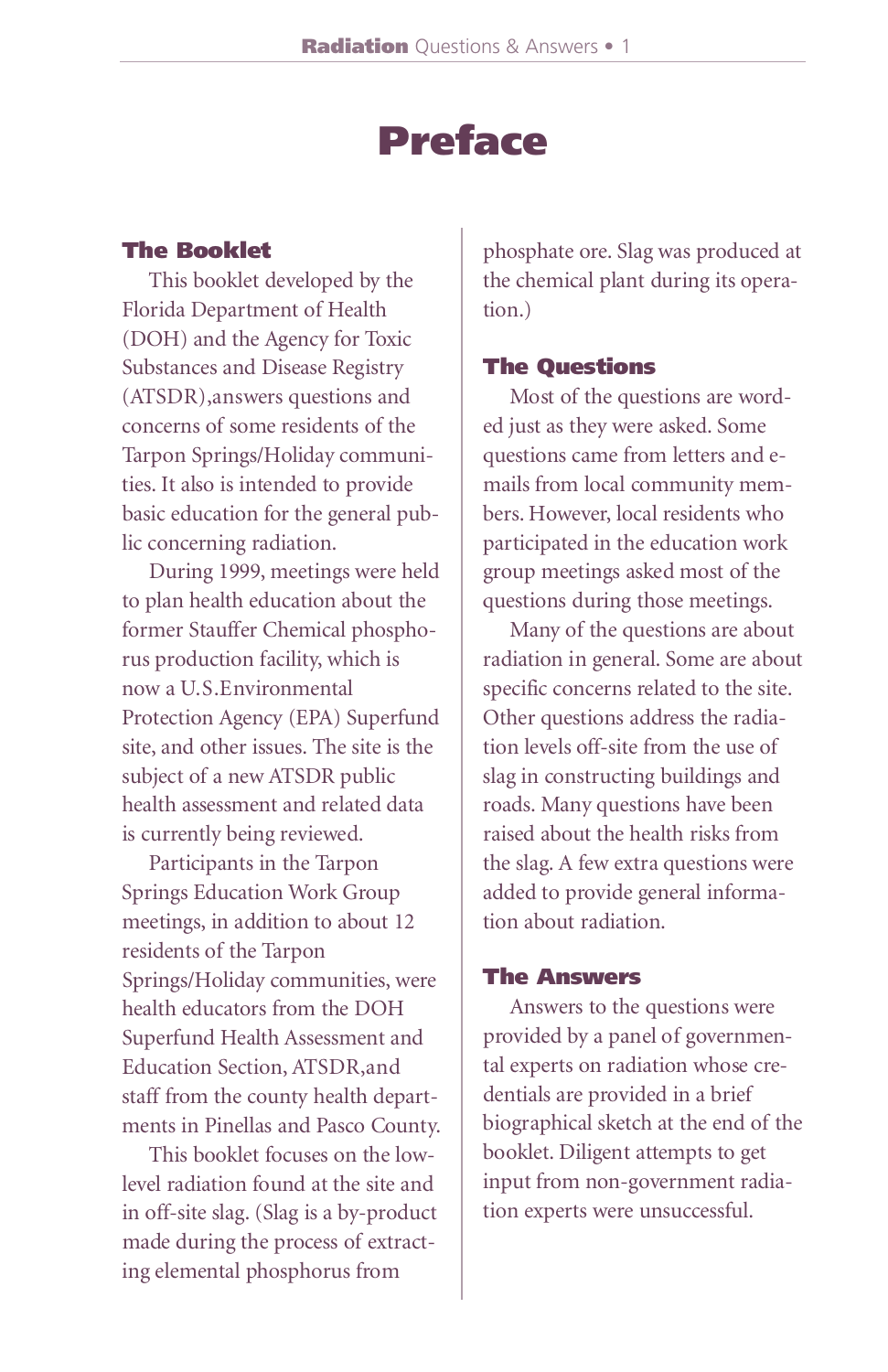#### Review of the Booklet

Prior to general distribution, a draft of the booklet was the subject of public comment. Changes related to technical comments were incorporated in this version of the booklet. However, other comments that fell outside the scope of this booklet were forwarded to ATSDR for consideration, where they are likely to be considered in the new PHA now underway for the site and in subsequent health education.

# **Additional** Information Sources

#### **About radiation**

Florida Department of Health, Bureau of Radiation Control Call: (850) 245-4266

#### **About radiation testing of homes**

Florida Department of Health, Bureau of Radiation Control, Environmental Laboratory in Orlando Call: (407) 297-2095 and ask for Charlie Adams or Jerry Eakins

#### **About radon**

Florida Department of Health, Bureau of Facility Programs, Radon Section Call toll free: (800) 543-8279

#### **About the new public health assessment currently underway**

Agency for Toxic Substances and Disease Registry (ATSDR), Division of Health Assessment and

Consultation, Steve Richardson Call: (404) 498-0438

**About the original 1993 on-site public health assessment** Florida Department of Health, Bureau of Environmental Epidemiology, Superfund Health Assessment and Education Section, Randy Merchant Call toll-free (in the state of Florida): (877) 798-2772

# **About the 1999 off-site slag public health assessment**

Agency for Toxic Substances and Disease Registry (ATSDR), Division of Health Assessment and Consultation, Mike Brooks Call: (404) 498-0360

#### **About community issues**

Florida Department of Health, Bureau of Environmental Epidemiology, Superfund Health Assessment and Education Section, Beth Copeland Call toll-free (in the state of Florida): (877) 798-2772

#### **About this booklet**

Florida Department of Health, Bureau of Environmental Epidemiology, Superfund Health Assessment and Education Section, Lu Grimm Call toll-free (in the state of Florida): (877) 798-2772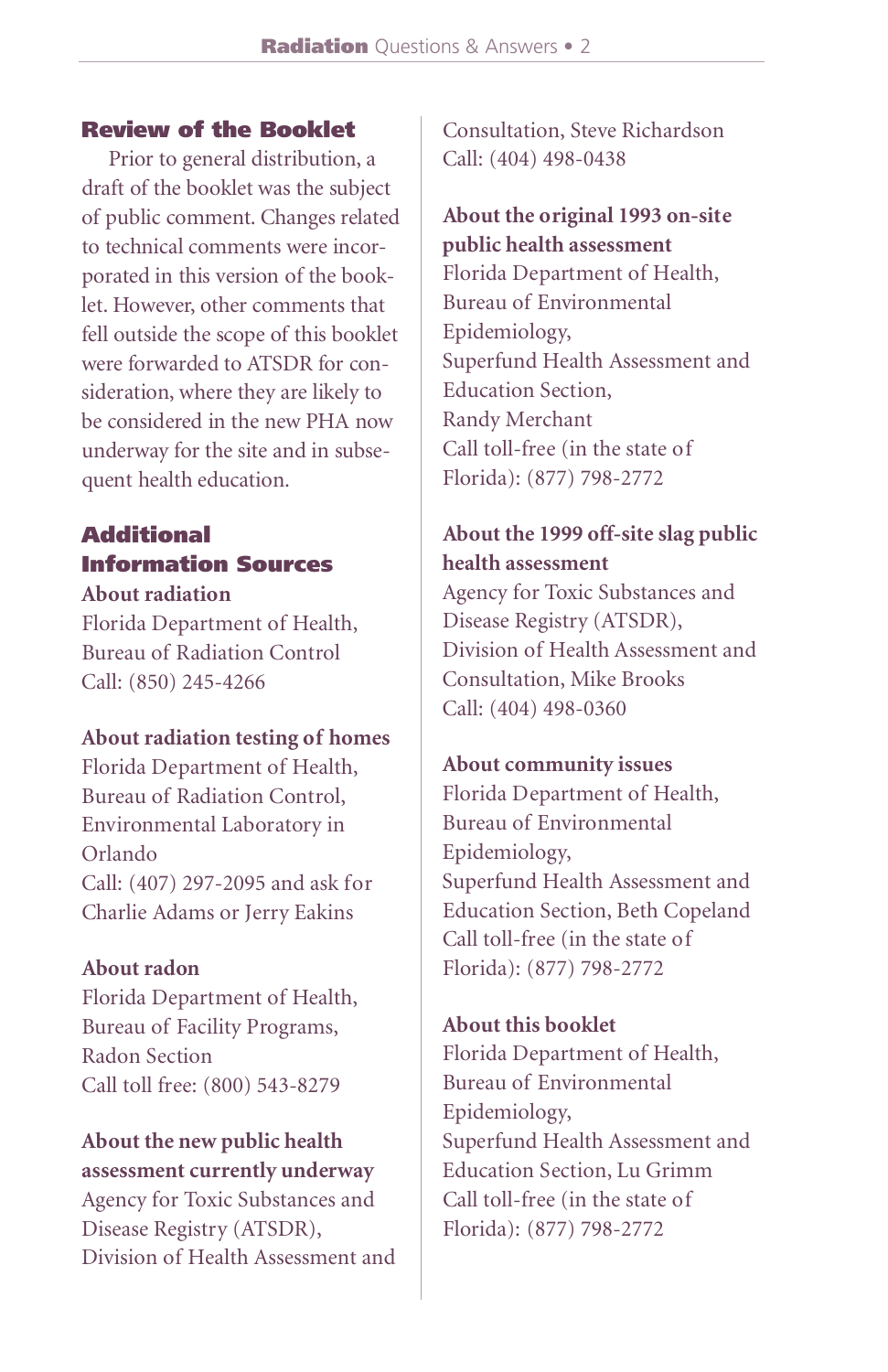# Your Questions

#### **1. What is radiation?**

Radiation is energy traveling in the form of **particles** or **waves**. Three common types of particles are **alpha**, **beta**, or neutrons. Waves are bundles of energy called photons. Some examples include microwaves used to cook food, the radio waves for radio and television, light, and x-rays used in medicine.



**2. What are atoms made of?** An atom consists of a central nucleus. The nucleus is made up of **neutrons** and **protons**. The **electrons** orbit, or go around the nucleus. Protons carry a positive charge. Neutrons are electrically neutral. They have no charge. Each

electron carries a negative charge. Most atoms in nature are electrically neutral. Therefore, the number of electrons that surround the nucleus is the same as the number of protons in the nucleus.

Atoms with different numbers of protons are called **elements**. The number of protons in a nucleus determines the element of the atom. For example the number of protons in neon is 10 and the number in uranium is 92.



Neutrons provide a means to "glue" the protons in place. Without neutrons, the nucleus would split apart because the positive protons would repel each other.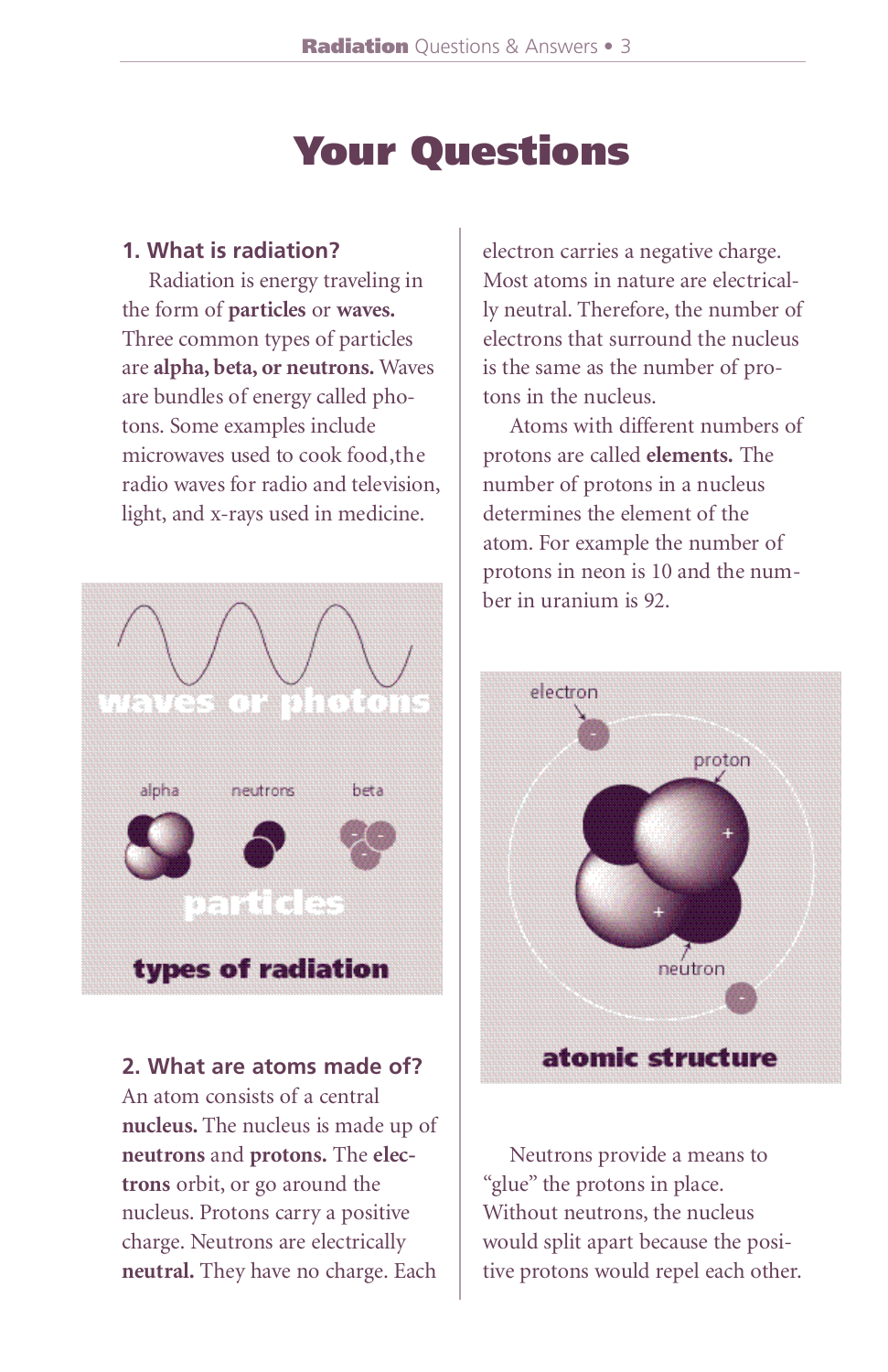Elements can have different numbers of neutrons in them. For example hydrogen, which normally has only one proton in the nucleus, can have a neutron added to its nucleus to form deuterium, or have two neutrons added to create tritium, which is **radioactive**. Atoms of the same element, which vary in neutron number, are called **isotopes.** Some elements have many stable isotopes (tin has 10) while others have only one or two. Radioactive isotopes are called radioisotopes or radionuclides.

**3. What is radioactivity?**

**Radioactivity** is a natural and spontaneous process. Unstable atoms of an element emit or radiate excess energy in the form of particles or waves. These emissions are collectively called **ionizing radiation.** Depending on how the nucleus loses this excess energy, either a lower energy atom of the same form will result, or a completely different nucleus and atom will be formed. Radioactivity can be natural. An example of this would be uranium. It can also be man-made. An example would be the radionuclides produced by fission of uranium in nuclear reactors

#### **4. What is ionizing radiation?**

Radioactive elements produce energetic radiation capable of removing electrons from atoms or molecules or ionizing them. Such radiation is called ionizing radiation. This type of radiation is of very high energy. When this energy interacts with materials, it can remove electrons from the atoms in the material. This effect is the reason why ionizing radiation is hazardous to health. This effect also provides the means by which radiation can be detected.X-rays, gamma rays, and alpha and beta particles are all forms of ionizing radiation. Non-ionizing radiation, such as radio waves, lack the energy to ionize atoms.

#### **5. What are alpha particles?**

**Alpha particles** are made up of two neutrons and two protons that have been ejected from the nucleus of a decaying radioactive atom. Alpha decay only occurs in very heavy elements such as uranium, thorium, and radium. These atoms have a lot more neutrons in their nucleus than they do protons. Having more neutrons than protons in their nucleus makes emission of the alpha particle possible. After an atom ejects an alpha particle, a new daughter atom is formed. The daughter atom has two less neutrons and two less protons. This creates a new element. Thus, when uranium-238 (which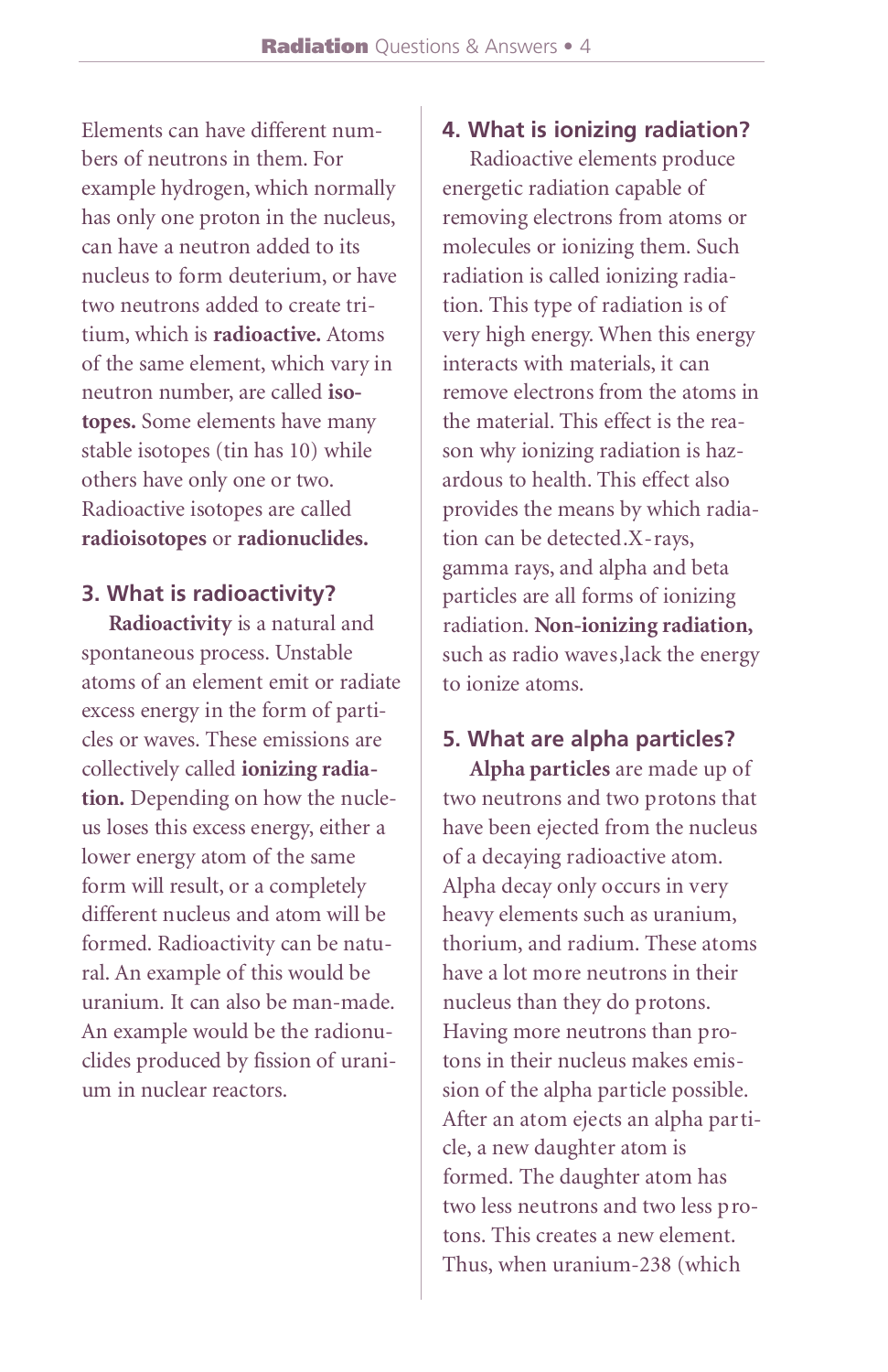

has 92 protons and 146 neutrons) decays, thorium-234 is created. Thorium-234 has 90 protons and 144 neutrons. Alpha particles are the heaviest radiation and very energetic. The two protons mean the particle carries two positive charges that interact strongly with electrons in the material. Such interaction causes much ionization in a very short distance. Because of the many interactions in a short distance, typical alpha particles will travel no more than a few centimeters in air. A sheet of paper can stop alpha particles. The outer layer of skin can also stop alpha particles. This means that alpha particles are not harmful unless they get inside the body by ingestion (eating) or inhalation (breathing) or through a wound.

To cause harm inside the body,

alpha emitting radioactive material must be in a chemical form that allows the material to be carried to and concentrated in critical radiosensitive tissues of the human body (such as bone marrow). Many alpha emitting radionuclides have radioactive decay daughters that also emit alpha particles during radioactive decay.

# **6. What are beta particles?**

**Beta particles** are electrons emitted from the nucleus of a radioactive atom. Because this electron is from the nucleus of the atom,it is called a beta particle. This is the only thing that distinguishes it from the electrons that orbit the atom.Like alpha decay, beta decay occurs in isotopes that have more neutrons in their nucleus than they do protons. When a nucleus ejects a beta particle, one of the neutrons in the nucleus is transformed into a proton. Since the number of protons in the nucleus has changed, a new daughter element is formed. The new daughter element has one less neutron but one more proton than the parent. Beta particles have a negative charge. They weigh only a small fraction of a neutron or proton. As a result, beta particles interact less readily with material than alpha particles. Depending on the beta particle's energy (which depends on the radioactive atom), they will travel up to several meters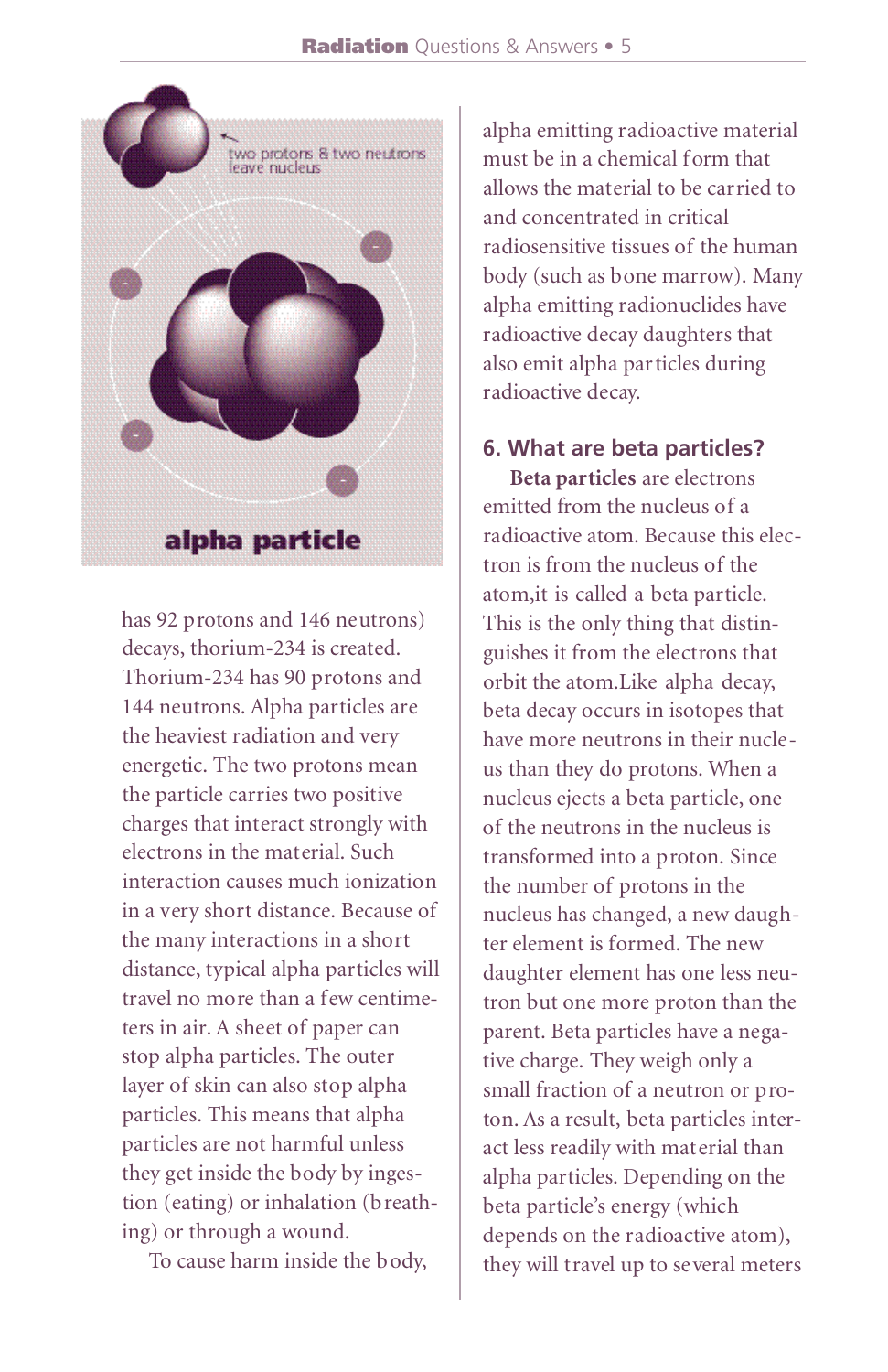in air. Thin layers of metal or plastic stop beta particles. The more energetic beta particles can cause burns if beta-emitting materials remain on the skin. They can also cause harmful effects if they are taken into the body and concentrated in a sensitive organ (Iodine 131 in the thyroid).



#### **7. What are gamma rays?**

After a decay reaction, the nucleus is often in an excited state. This means that the decay has resulted in producing a nucleus that still has excess energy to get rid of. Rather than emitting another beta or alpha particle, this energy is lost by emitting a pulse of electromagnetic radiation called a **gamma ray.** The gamma ray is identical in nature to light waves or microwaves. However, it is of very high energy. Like all

forms of electromagnetic radiation, a gamma ray has no mass and no charge. Gamma rays interact with material by colliding with the electrons in the shells of atoms. Because the collisions are rare, they are able to travel significant distances before stopping. Depending on their initial energy, gamma rays can travel from one to hundreds of meters in air. Gamma rays can easily go right through people. It is important to note that most alpha and beta emitters also emit gamma rays as part of their decay process. However, there is no such thing as a "pure" gamma emitter. Because of their high energy, gamma rays are easy to detect. An important gamma emitter is technetium-99m, which is widely used in nuclear medicine

#### **8. What are x-rays?**

**X-rays** are identical to gamma rays except they have slightly lower energies and are produced by machines. X-ray production occurs when high-energy electrons strike a heavy metal target such as tungsten or molybdenum. When electrons hit this material, some of the electrons will approach the nucleus of the metal atoms. At that point they are deflected since they have opposite charges. That means the electrons are negative and the nucleus is positive. This causes the electrons to be attracted to the nucleus. This deflection causes the energy of the electron to decrease. This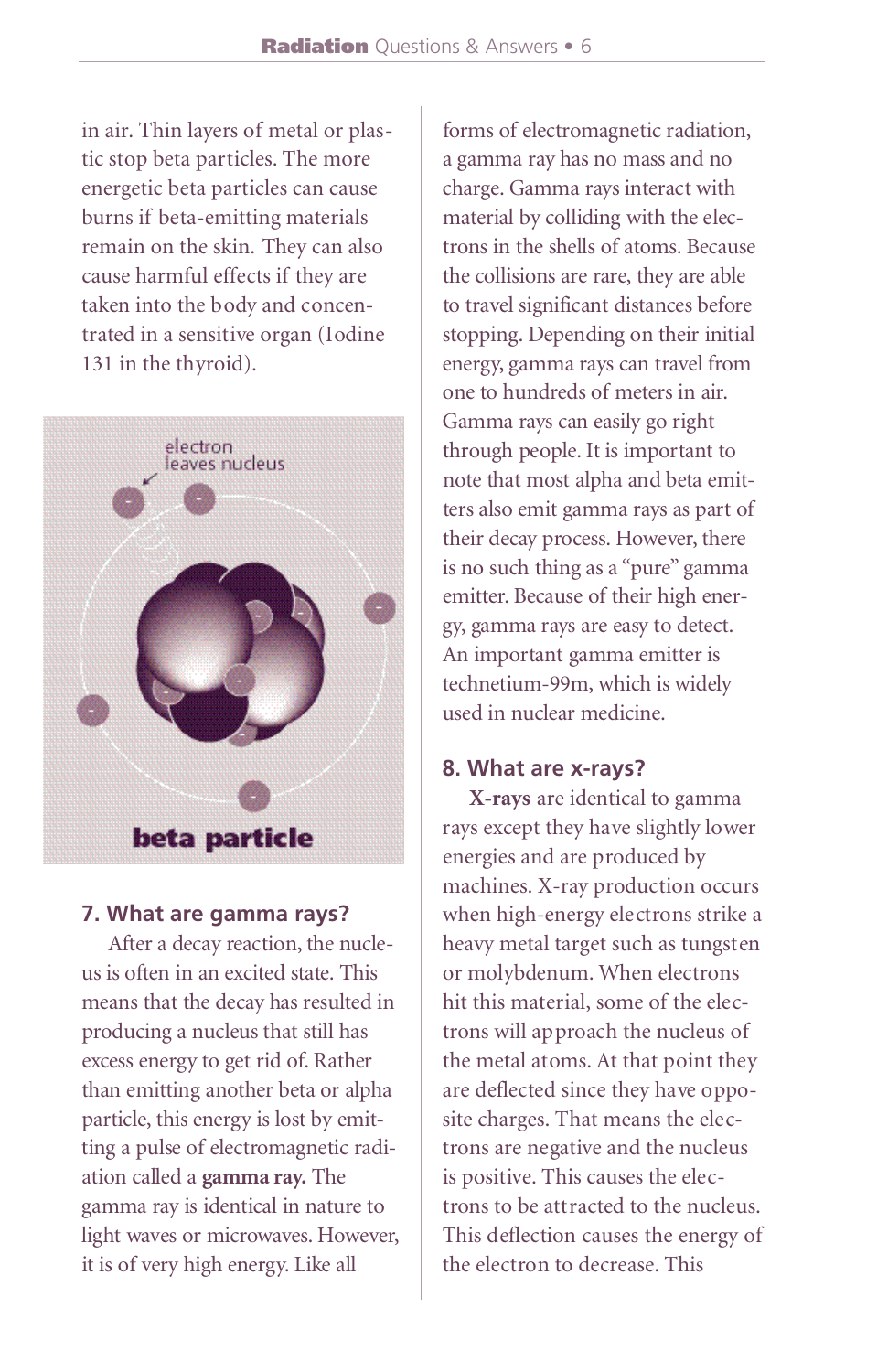decrease in energy then results in formation of an x-ray. X-ray machines are important diagnostic tools in the medical field and also have many industrial applications.

#### **9. How do we measure radioactive material?**

When given a certain amount of radioactive material, it is customary to refer to the quantity based on its activity. The activity is based on the number of disintegrations or transformations the quantity of material undergoes in a given period of time. A common unit of activity is the **curie.** The curie is a very large amount of activity, so we often talk in terms of millicuries, microcuries and picocuries. A curie is equal to 37,000,000,000 disintegrations per second. A millicurie is equal to 37,000,000 disintegrations per second. A microcurie is equal to 37,000 disintegrations per second.

## **10. What units do we use to measure radiation levels?**

Different units are used to measure radiation levels; a common unit is the **rem.** A rem measures the biological damage from ionizing radiation. Like the curie, a rem is a large amount, so we often talk in terms of millirem and microrem. For example, the average background radiation in Florida ranges from 6 to 12 microrem per hour.

# **11. What is half-life?**

**Half-life** is the time required for the quantity of a material to be reduced to one-half its original value. All radioisotopes have a particular half-life. In some cases, a half-life can be very long. Others are extremely short. For example, uranium-238 has such a long half-life, 4.5 billion years, that only a small fraction has decayed since the earth was formed. In contrast, carbon-11 has a half-life of only 20 minutes.

# **12. What is background radiation?**

**Background radiation** is produced from naturally occurring radiation that has been present since the formation of the earth. It also includes any fallout from nuclear weapons testing over the past 50 years. On average, Americans receive about 360 millirem annually from all sources of ionizing radiation. Of that amount, 82 percent (300 millirem) results from radon and other natural radiation sources.A major source (about 40 millirem per year) of naturally occurring radiation comes from inside our bodies—in the form of potassium-40, a radioisotope of potassium. A breakdown of the sources of typical radiation exposure for the average individual per year is: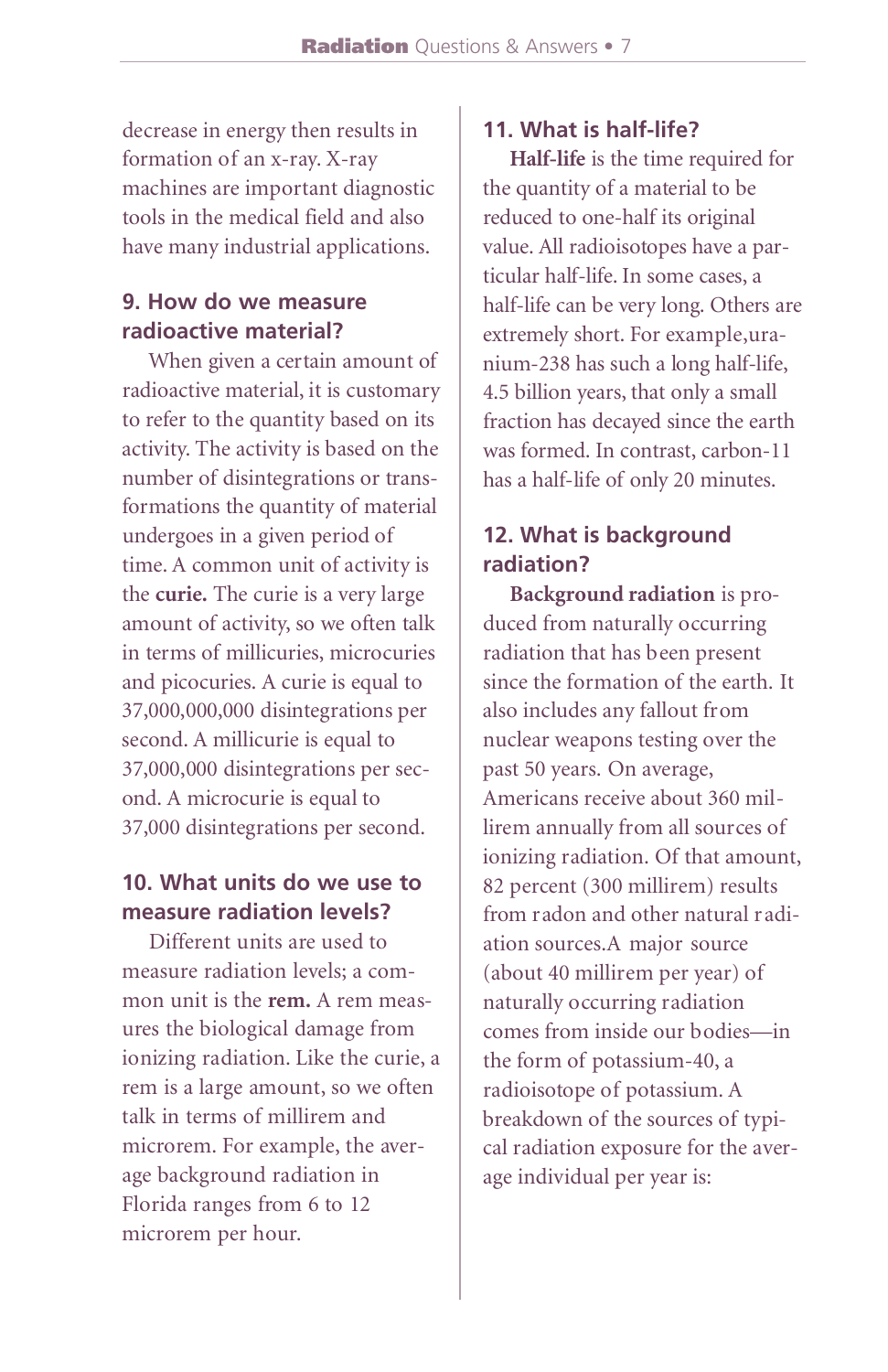| <b>Sources</b>                                  | <b>Average annual</b><br>effective dose<br>equivalent<br>(mrem) |
|-------------------------------------------------|-----------------------------------------------------------------|
| <b>Natural Sources:</b>                         |                                                                 |
| Inhaled (Radon and Decay Products)              | 200                                                             |
| <b>Other Internally Deposited Radionuclides</b> | 39                                                              |
| <b>Terrestrial Radiation</b>                    | 28                                                              |
| <b>Cosmic Radiation</b>                         | 27                                                              |
| Cosmogenic Radioactivity                        | 1                                                               |
| Rounded total from natural sources              | 300                                                             |
| <b>Artificial Sources:</b>                      |                                                                 |
| Medical X ray                                   | 39                                                              |
| Nuclear medicine                                | 14                                                              |
| Consumer products                               | 10 <sup>2</sup>                                                 |
| <b>Total</b>                                    | 363<br>(rounded off to 360)                                     |

# **13. How do we get exposed to radiation?**

Exposure to radiation can occur in three ways: by (1) contamination, (2) irradiation, or (3) a combination of both.

#### **14. What is contamination?**

**Contamination** means that radioactive material in the form of gases, liquids, or solids, is released into the environment. This radioactive material may be unwanted in the particular location. These materials contaminate people externally, internally, or both. Coming into contact with radioactive material can contaminate an external surface of the body. If the radioactive material gets inside the body through the

lungs (by breathing), stomach (by ingesting), or through open wounds, it can become deposited internally. Internal contamination will cause absorption of some of the radioactive material into the body's cells, tissues,and organs, including bone, liver, thyroid, or kidneys. If radioactive material gets inside a person, it is distributed throughout the body according to its chemical properties. For example, carbon (C) and potassium (K) atoms are found throughout the human body. A very small number of these atoms are naturally radioactive. That means that these naturally occurring radioactive materials (C-14 and K-40) are incorporated into cells, tissues, and organs throughout the body. On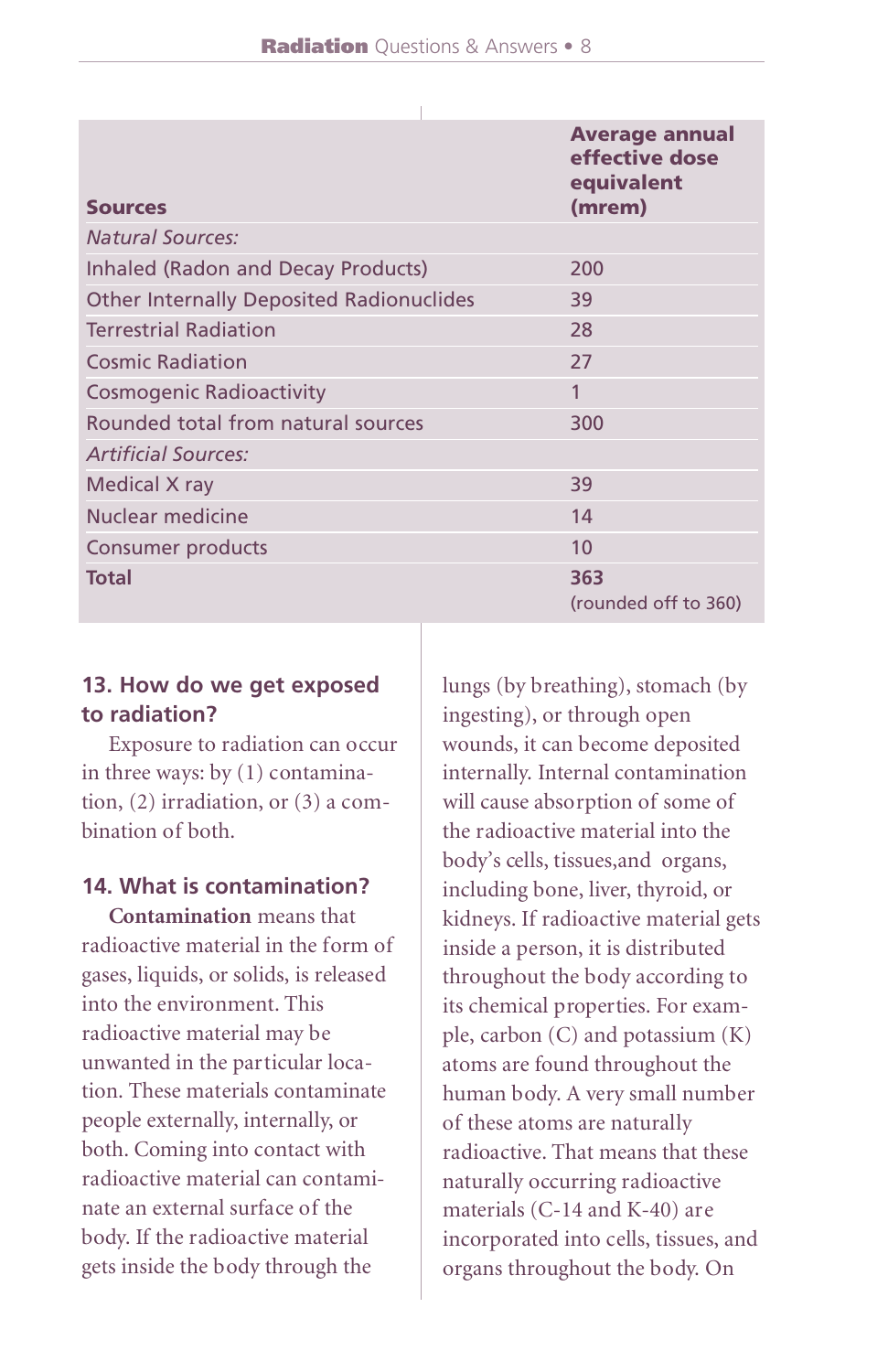the other hand, radioactive strontium (Sr-90) has chemical properties similar to calcium (Ca). If radioactive strontium is taken into the body, the bones absorb most of it much in the same manner as calcium from milk. Similarly, the thyroid gland needs iodine (I) to function properly. That is why iodine is added to salt. The thyroid will also absorb radioactive iodine (I-123,I-125, or I-131). When a person's thyroid is not working correctly, radioactive forms of iodine might be used to identify (I-123) or treat (I-131) the problem.

#### **15. What is irradiation?**

**Irradiation** can be external, internal, or both. External irradiation occurs when all or part of the body is exposed to ionizing radiation from an external source. During an exposure, the body can absorb this radiation, or the radiation can pass completely through the body. A similar thing occurs during an ordinary chest x-ray. Following external exposure,an individual does not become radioactive. Internal irradiation results from internal contamination. When radioactive material gets inside the body, it irradiates the surrounding cells, tissue, and organs and will continue to do so as long as the material remains in the body.

### **16. What is the difference between radiation and chemicals?**

A chemical is a substance made up of atoms or molecules. Radiation is energy. More about radiation is discussed in this booklet in Question 1 through 12.

#### **17. What is the potential for cumulative effects from multiple radiation exposures?**

The potential for multiple radiation exposures posing an increased risk for adverse health effects depends on four things:

- the exposure level or dose,
- the type of radiation,
- the exposure pathway (external or internal), and
- the time between exposures.

When someone is repeatedly exposed to radiation,it can cause cumulative effects (also known as additive effects) to a person's body. These are effects that build up over time. The main adverse effect of radiation to the human body is damage to the DNA, the genetic recipe for a cell. Minor damage to DNA can be repaired. However, the damage also can be serious enough to cause cell death. Between these two extremes,a mutation, or permanent change in the DNA,can occur. The change is the result of a DNA repair that has gone wrong. This is called incorrect repair. Mutations can be passed on to offspring. These changes in the DNA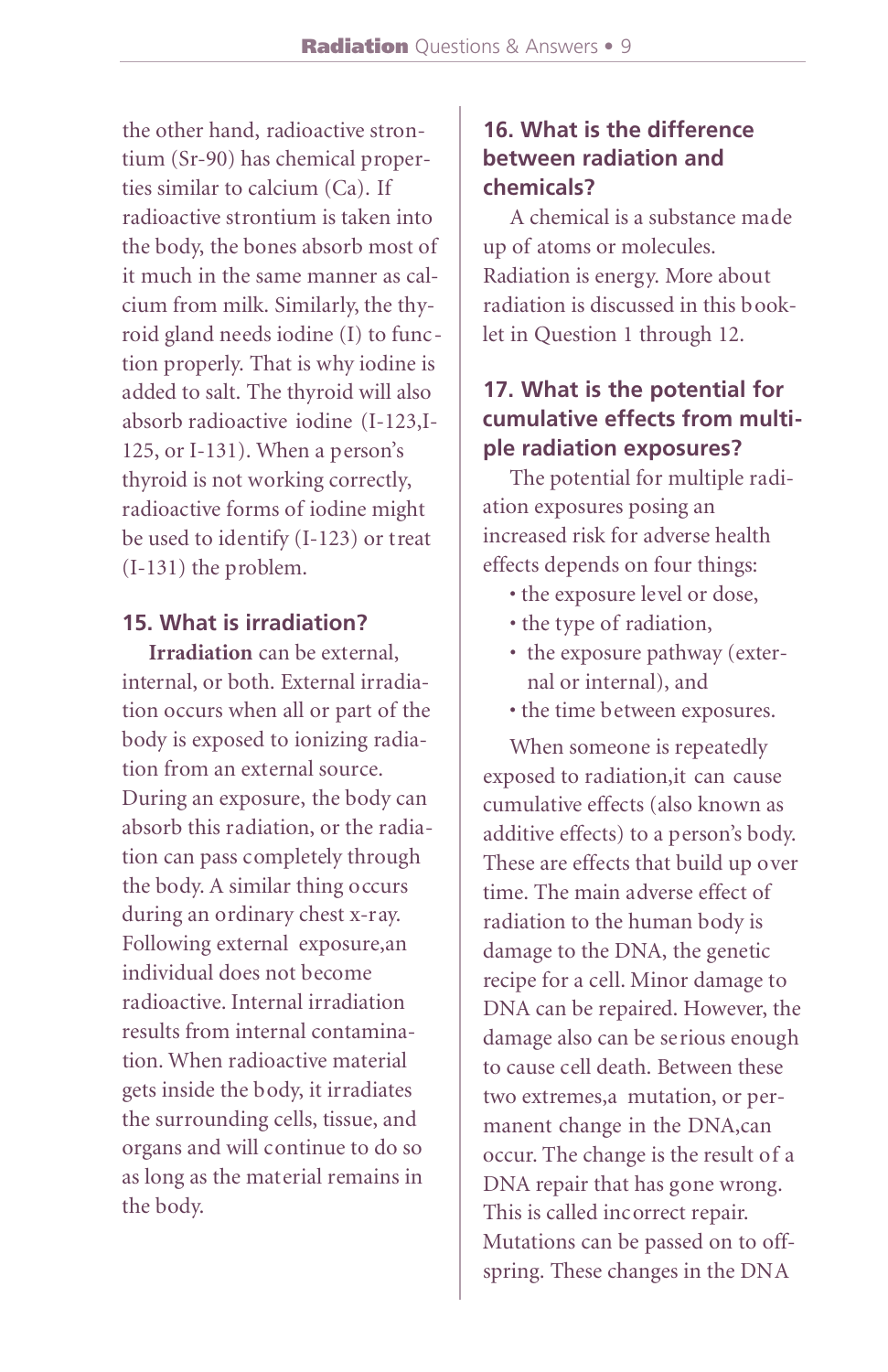might not kill someone, but mutations might build up in cells. This build-up can increase the chance the person may become ill. Cell mutations in the human body have been linked to an increased risk for developing cancer. Mutations in reproductive cells might also occur; this type of mutation has been linked to heritable disease, which can be passed on from parents to offspring. The chance for this type of mutation increases with each exposure to radiation.

Because cancer cells divide more rapidly and are more sensitive to radiation than healthy cells, radiation is used to treat cancer. Other rapidly growing cells that are likely to react to radiation are the cells that make blood and skin. Cells in the stomach, intestines, eyes, ovaries, and testes are also more likely to be affected by radiation than other cells.

Cells can repair damage caused by radiation. However, being exposed to radiation time and time again before the body can repair itself may result in more damage. Effects may build up and can increase the chance for illness.

**18. What is a total body burden test? When is a total body burden test for radiation appropriate? Are most doctors aware of this type of test?**

A total body burden test measures levels of radioactive material inside the body. The levels of radioactivity are measured using external detectors or by analyzing biological samples, such as urine or blood.

It is rare that a person will be exposed to radioactive materials at levels that require a total body burden test. This test can be used when radioactive material has entered someone's body by inhalation,ingestion, or when it enters the body through the skin or by other means. It is not a way to measure radiation exposure from sources outside the body. It is not appropriate following external exposure to x-ray or gamma radiation. After such exposures,no radiation remains in the body. However, while radiation does not remain in the body following an exposure, effects from the radiation exposure may remain.

This test might not be one a general practice physician would know about. However, if someone has been exposed to excessive amounts of radioactive materials, a doctor can refer a patient to a specialist for such a test.

# **19. What is the difference between long-term versus short-term radiation exposure?**

Being exposed at a certain level for a long period of time produces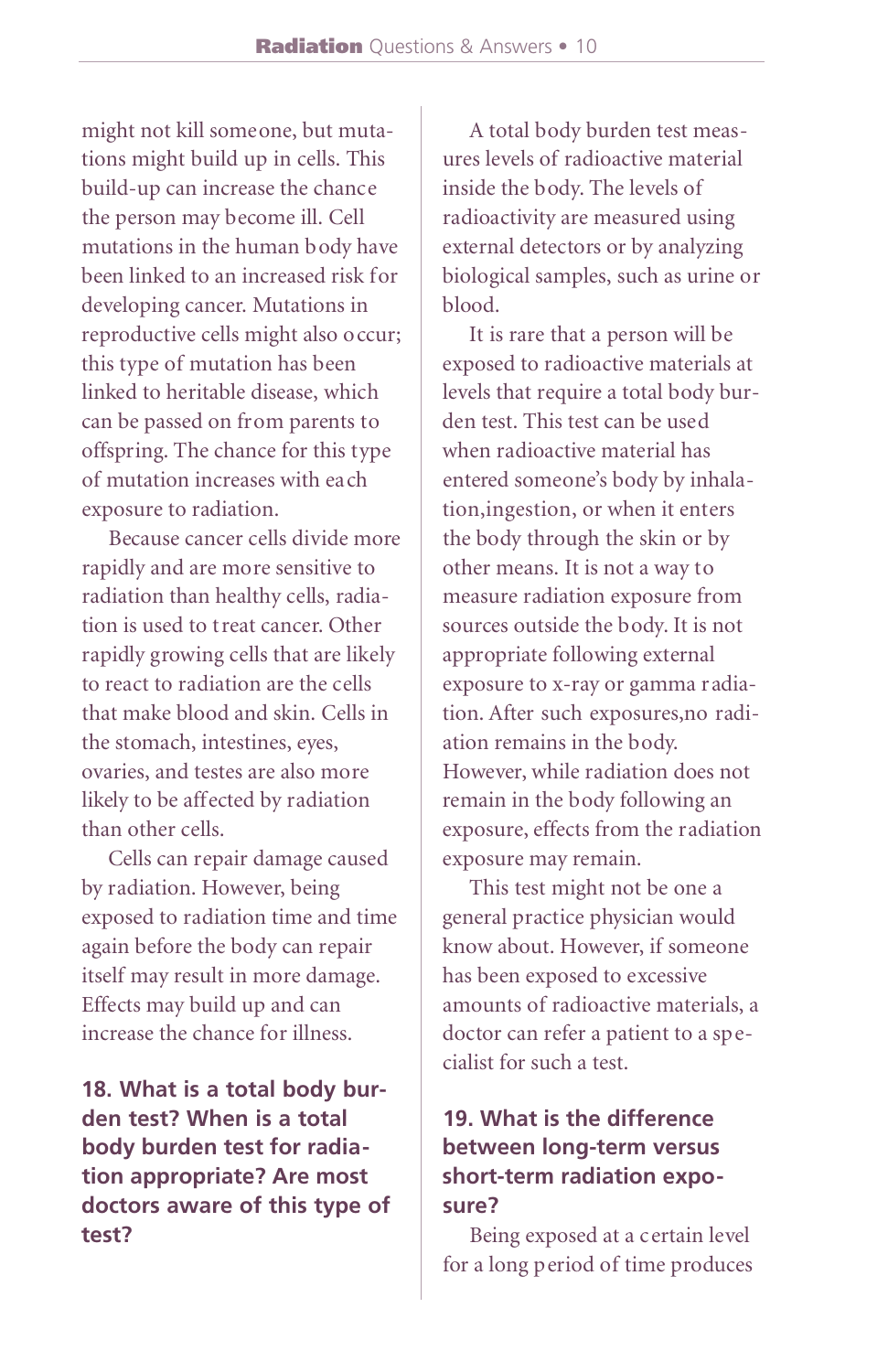a greater dose than exposure to the same level for a short period of time. However, usually we think of long-term exposure as occurring at lower levels. With radiation, an example of a typical long-term exposure is the background radiation to which a person is exposed. This includes how much radiation someone is exposed to during his or her entire life. An example of a short-term exposure is the dose received during an airplane flight. This is due to greater cosmic radiation at higher altitudes. Other short-term exposure examples are dental or chest x-rays. It should be noted that the total dose of radiation received over a long period of time, such as a year or years, may produce no health effects; however, the same total dose received in a short period of time, such as minutes, may be harmful.

# **20. What is a dosimeter? Is it** more appropriate to use a **dosimeter to measure personal, actual exposures, rather than estimating exposures based on mathematical projections?**

A dosimeter is an instrument used to measure radiation dose. When properly used, dosimeters can provide accurate information about most types of radiation exposure for the period of time that they are used. However, mathematical projections are good tools that

can be very useful when dosimeters cannot be (or were not) used.

In most cases, it is best to have an exact means of measuring the actual exposure a person receives. A dosimeter can do this. However, care is needed to make sure that it is used correctly. It is also important to be sure that it can accurately measure the person's dose. This is even truer if the levels of radiation are low. In many radiation exposure situations in the past, dosimeters were not used because the exposure was not expected or was thought to be too low to be of concern. Therefore, mathematical projections were and still are being used to estimate low-dose exposures and exposures where dosimeters were not used. These are estimates that use a formula to figure out a dose. Conservatively, they tend to overestimate the actual dose to help protect human health.

# **21. How can people limit or avoid exposures to radiation?**

It is impossible to completely avoid radiation exposure because everyone is exposed to background levels. Individuals can limit their exposure to other sources of radiation by using the three basic principles of radiation protection. The principles are time, distance and shielding. You can limit the time you are near a source, you can increase the distance you are from the source, and you can place a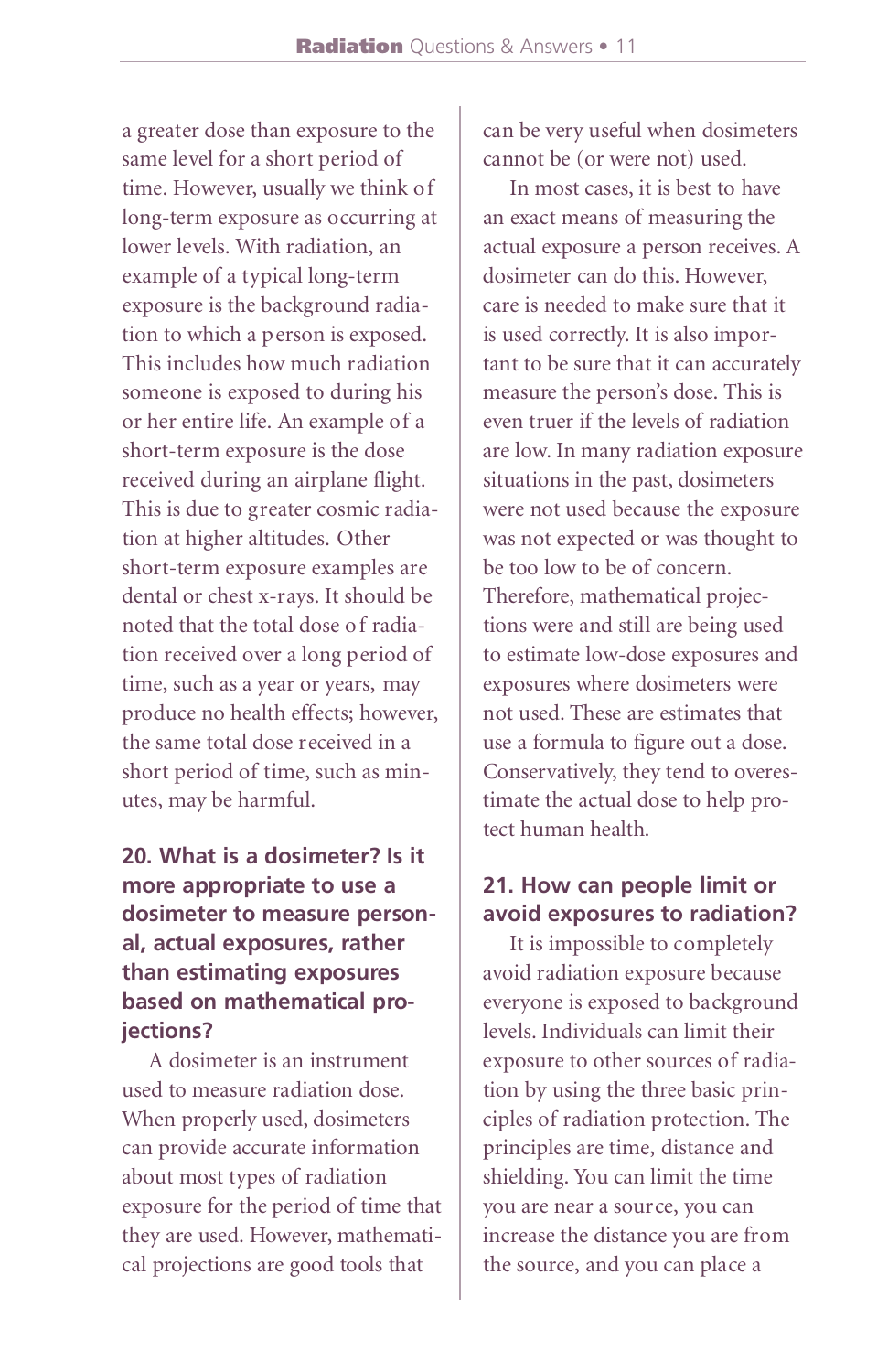shield, such as a concrete wall, between you and the source. These steps will help reduce your exposure.

The easiest way to reduce exposure is to test your home for radon and if levels are too high, steps can be taken to reduce them. By removing radon from the home, the distance from the radon to the individual is increased.

The DOH Bureau of Facility Program's Radon section provides information about radon, its health effects, as well as information about how to test for and reduce levels of radon. The owner or resident usually pays for testing of homes. Call (800) 543-8279 for information on how to test for radon, where to get test kits, or details on testing companies.

# **22. Why are there different ways to measure radiation levels? What do the different ways mean? What is a safe level?**

Each of the three types of radiation (alpha, beta,and gamma, described above) requires a different instrument to measure.One survey instrument cannot accurately measure all types of radiation.A survey instrument only measures whether radiation is detected and its levels. A portable ion chamber measures ionization that can be converted to dose. ATSDR's Minimum Risk Level

(MRL) for ionizing radiation is 100 millirem per year above background. The MRL is an estimate of human exposure—by a specified route and length of time—to a dose of chemical or other agent that is likely to be without measurable risk of adverse, non-cancerous effects. An MRL should not be used as a predictor of adverse health effects. (Note: background includes the dose from building materials).

It was previously stated that the average American receives an annual radiation exposure of 360 millirem per year. But what does an exposure of 360 millirem per year mean? Radiation is harmful and sometimes fatal. Measurable harmful effects occur at doses of about 100,000 millirem or more. The residents of Hiroshima and Nagasaki received such levels at the close of World War II from atomic bombs. But scientists disagree about the risks of lower levels of radiation. Some scientists assume that the exposure risk from radiation is in proportion to the dose. They assume that the exposure risk from each millirem is just 1/100,000 of the known exposure risk from 100,000 millirem. According to this theory, called the linear no threshold (LNT) hypothesis,no amount of radiation is safe. This position is the most conservative. It is the hypothesis that is used by government agencies to set standards, as it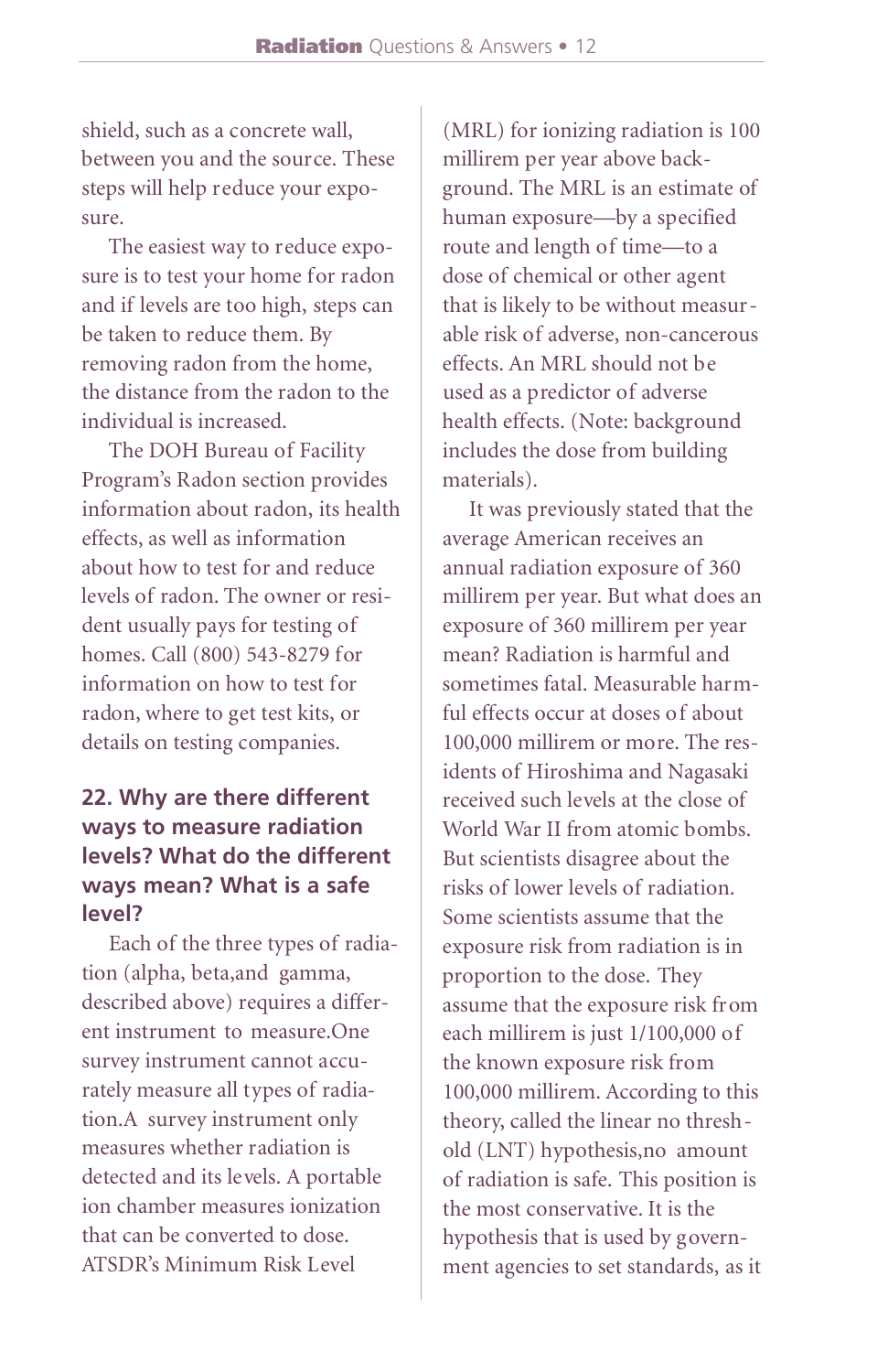provides the greatest margin of safety. It is also the easiest to use in calculating exposure risks at low levels. No one has ever been able to demonstrate harmful effects at levels below 10,000 millirem. At such low exposure levels, the exposure risk becomes statistical, based on extrapolation from what happens at higher doses.

Many reputable scientists and physicians reject the LNT hypothesis as unscientific for calculating harmful effects from low doses of radiation. They argue that radiation is the only thing we assume has no safe dose. But after more than 40 years of research, science still cannot prove or disprove the existence of radiation-induced heath effects in humans from lowlevel exposures.

Lacking a clear consensus on the question of safe radiation exposure levels,most agencies continue to regulate ionizing radiation from a conservative position. These agencies, including ATSDR,assume that there may be a risk associated with low-level radiation exposures. This is the basis for the ALARA philosophy. This philosophy says that facilities that possess and use radiation must maintain radiation exposures as low as reasonably achievable (ALARA). The concept balances the costs of controlling doses against the many benefits we get from radiation.

#### **23. How is the possibility or p robability of risk from radiation exposures assessed?**

The public health risk from ionizing radiation is assumed to be directly proportional to dose. This is a relation based on a conservative assumption (meaning it errs on the side of caution to protect health). The International Council on Radiation Protection (ICRP) and the National Council on Radiation Protection and Measurement (NCRP) have both stated that an individual's risk cannot be calculated. However, an individual's exposures can be measured. But the measurement cannot be directly taken to mean specific health effects will occur. That is because other factors, such as heredity and lifestyle, must also be considered. Sometimes these factors may be unknown. We assume that any amount of radiation, no matter how little, causes some effect. However, the effect may be something that cannot be seen.

Science has studied groups of people who received a large radiation dose to provide the data that is used to figure risk. These groups include Japanese bombing survivors, radium dial painters, people exposed for medical purposes, and uranium miners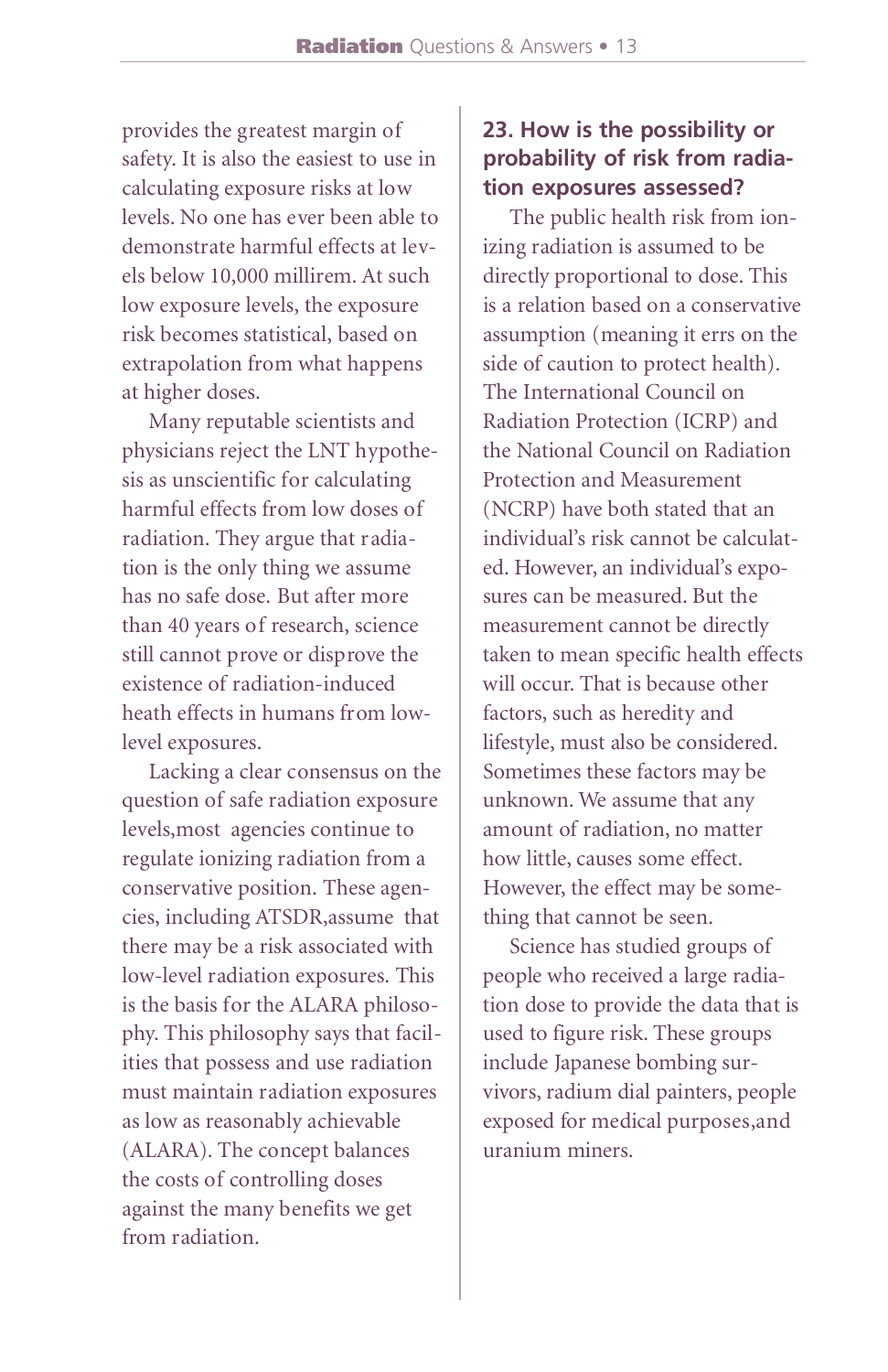**24. Reports have been made** of thick clouds of around**level dust that were emitted** from the Stauffer plant during **its operation, and concerns have been raised about what may have been contained in that dust. Would former workers, neighbors, and passersby have been exposed to radionuclides, including alpha-emitters, in the plant** emissions?

Community members have reported clouds of dust off-site during the plant's operation. The plant closed in 1981. However, there is no quantitative data from air monitoring on what radioactive elements, if any, the clouds of dust may have contained. Therefore, no one can predict what effects, if any, there may have been from someone having been exposed to the dust.

In 1995, a DOH health consultation (HC) reviewed air-monitoring data collected by the Pinellas County Department of Environmental Management bet ween 1975 and 1979. The HC looked at sulfur dioxide in particular. The HC determined that there was not enough quantitative data available to estimate exposure and that there was very limited toxicity information available at the time. Therefore, the 1995 HC could not determine the health risk to persons who may have been exposed. However, it recommended that

individuals, particularly asthmatics, or anyone who may have become sensitive to the effects of sulfur dioxide, avoid exposure in the future.

## **25. How can a community be** assured of safety unless all **the slag has been located** throughout a community/area **and tested?**

Without testing every home and piece of land in the community it cannot be said that there is no one being exposed to radiation from the slag at levels above the guidelines. However, the Department of Health's Bureau of Radiation Control performed many surveys and tests on the slag throughout the Tarpon Springs/Holiday area. The results have assured ATSDR that the outdoor areas of slag (in roads and driveways) are not a health hazard. There is little variation in the slag from place to place. Also, slag found in building materials of homes has shown only a few areas that are near levels of any concern. The bureau is available to survey homes for radiation upon request. Please call the Environmental Laboratory in Orlando at (407) 297-2095. Private consultants may also be called to do surveys.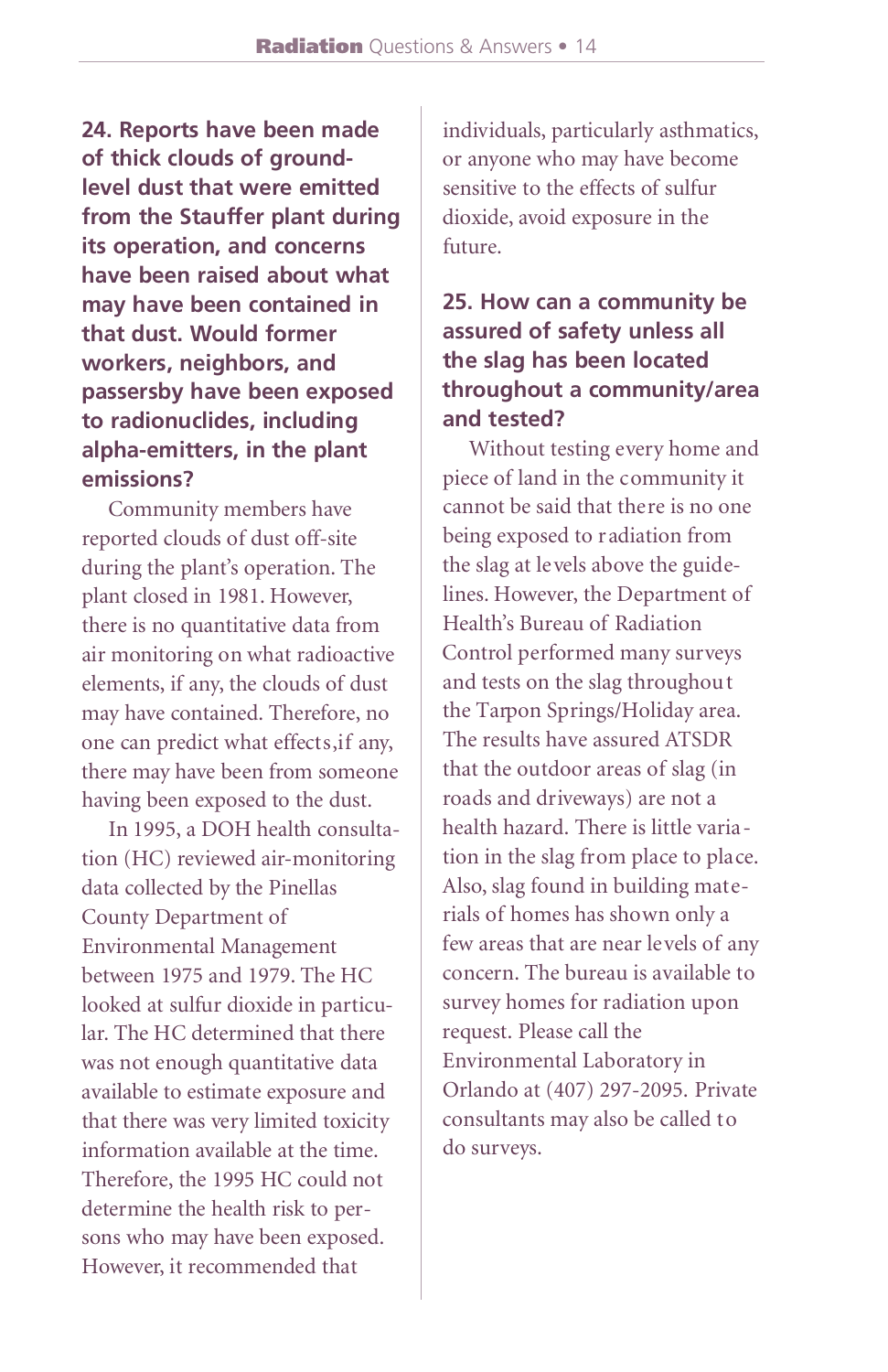# **26. To protect public health, is it necessary to clean up those areas identified as having the highest radiation levels in the community to reduce overall exposures and limit multiple exposures?**

Yes, when the areas exceed health-based cleanup standards, it is necessary. The need to clean up an area should be determined considering the radiation dose for the maximally exposed individual. The National Council on Radiation Protection and Measurement (NCRP) recommends a cleanup if the dose for that individual exceeds 500 millirem in a year. A cleanup should occur when it would limit someone being exposed to high levels. For example, a cleanup should occur in areas where many people are likely to be exposed. Such areas may be cleaned up before other areas where levels are higher but it is unlikely anyone would be exposed.

**27. Why would the Environmental Protection Agency (EPA) Record of Decision (ROD) say radon is in slag at the Stauffer site and the Agency for Toxic Substances and Disease Registry (ATSDR) Public Health Assessment (PHA) says it is not?**

Testing has shown that most of the radon in the slag is trapped.

That is because of the slag's glasslike characteristics. The ATSDR Public Health Assessment states. "There is no radon gas coming" from the slag containing radium." This is not contradictory to the statement by the EPA. The radon is in the slag because of the radium present. Typically, radon is a radioactive noble (or relatively stable) gas that is produced from the radioactive decay of radium. However, the radon is trapped in the phosphate slag produced by Stauffer and is not released due to the physical nature of the slag. Therefore, the radon in the slag in this case does not represent a hazard.

For more information about radon,call the Florida Department of Health, Bureau of Facility Programs, Radon Section toll free at (800) 543-8279.

## **28. Why was background radiation not included in the full exposure report?**

Any time radiation is measured; the background level is automatically included.

# **29. Why would elemental phosphorus slag at another site in a different state (i.e., Idaho) be found to be dangerous in Idaho (in terms of radiation), but not here?**

The slag at the site in Idaho was found not to pose a health risk.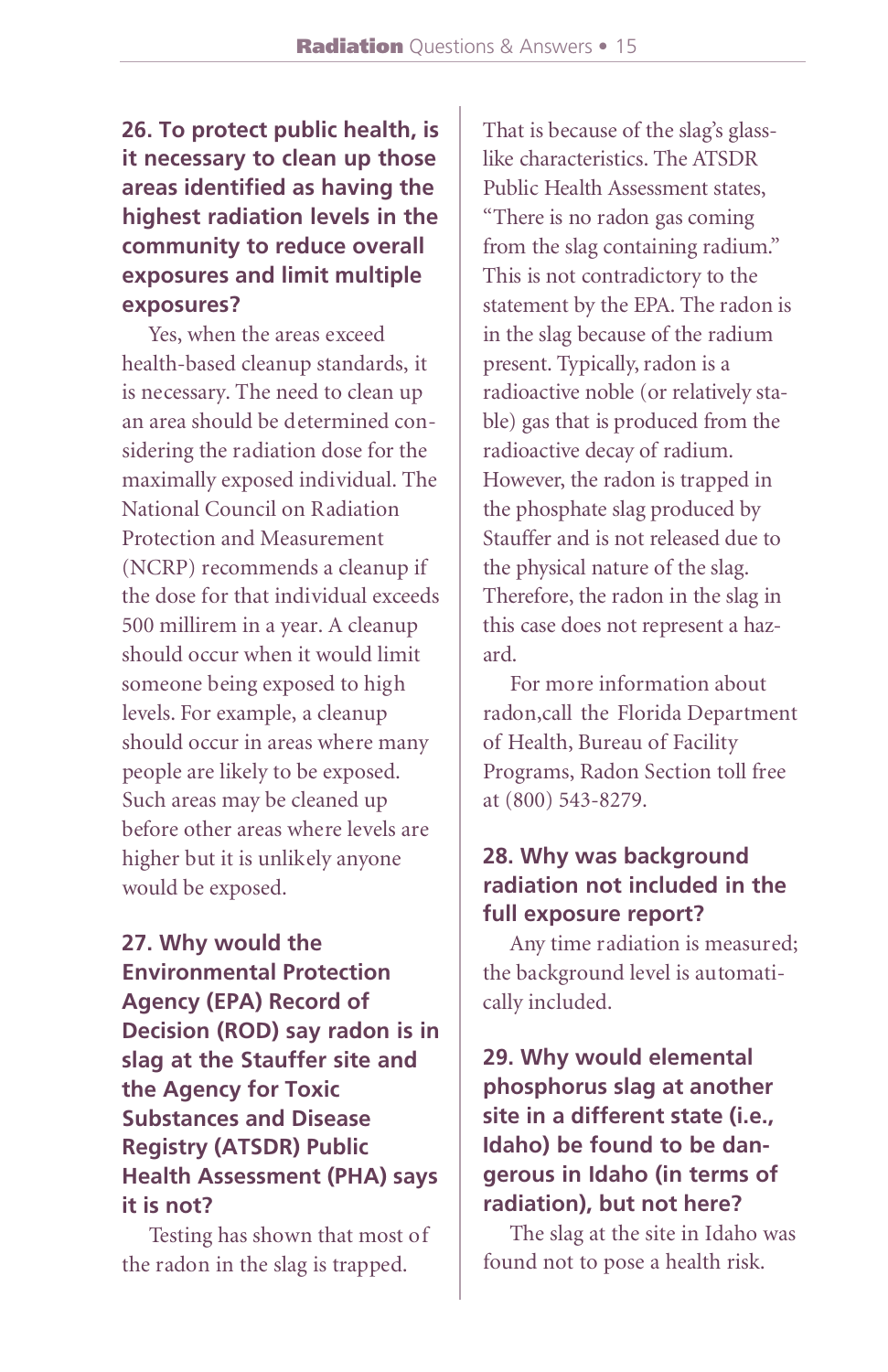Removal of phosphate slag in Idaho was due to politics rather than public health. No slag in Idaho was removed for health reasons. The exposure to slag was evaluated under Graded Decision Guidelines and no slag was removed based on these guidelines.

## **30. Why are there diverse references for how much radiation is allowable—OSHA, NIOSH, EPA, ATSDR?**

The references are diverse because each agency provides different government services for different reasons. Therefore,each agency views radiation protection from different viewpoints. The Occupational Safety and Health Administration (OSHA) and the National Institute of Safety and Health (NIOSH) are both concerned with worker safety. The Environmental Protection Agency (EPA) is concerned about the environment and all living things, including one-celled animals and plants. The Agency for Toxic Substances and Disease Registry (ATSDR) looks at the effects of environmental exposures on human health issues. Discussions of radiation levels often refer to various standards in order to provide more information regarding radiation.

# **31. What is the difference between regulations and standards, and academic and governmental standards regarding radiation?**

A regulation must be met.Law requires regulations. Standards are levels that government regulators aspire to meet. However, no law requires that standards be met. Standards are considered to be good practice. Standards and guidelines are the same thing. Both come from various sources, including government and academia.

## **32. How are standards set? Do standards imply safety?**

Standards are set by agencies that regulate public health. That includes the EPA and the Florida Department of Environmental Protection (DEP).A give-and-take process that includes public input develops standards. Typical radiation standards relate to public health and safety. Standards do not imply that no risk exists.

#### **Standards are established after:**

- A health and safety need is shown,
- Research, including a great deal of testing, shows that the proposed level makes sense and is costeffective,
- Public comment and hearings are conducted, and
- All necessary approvals are obtained.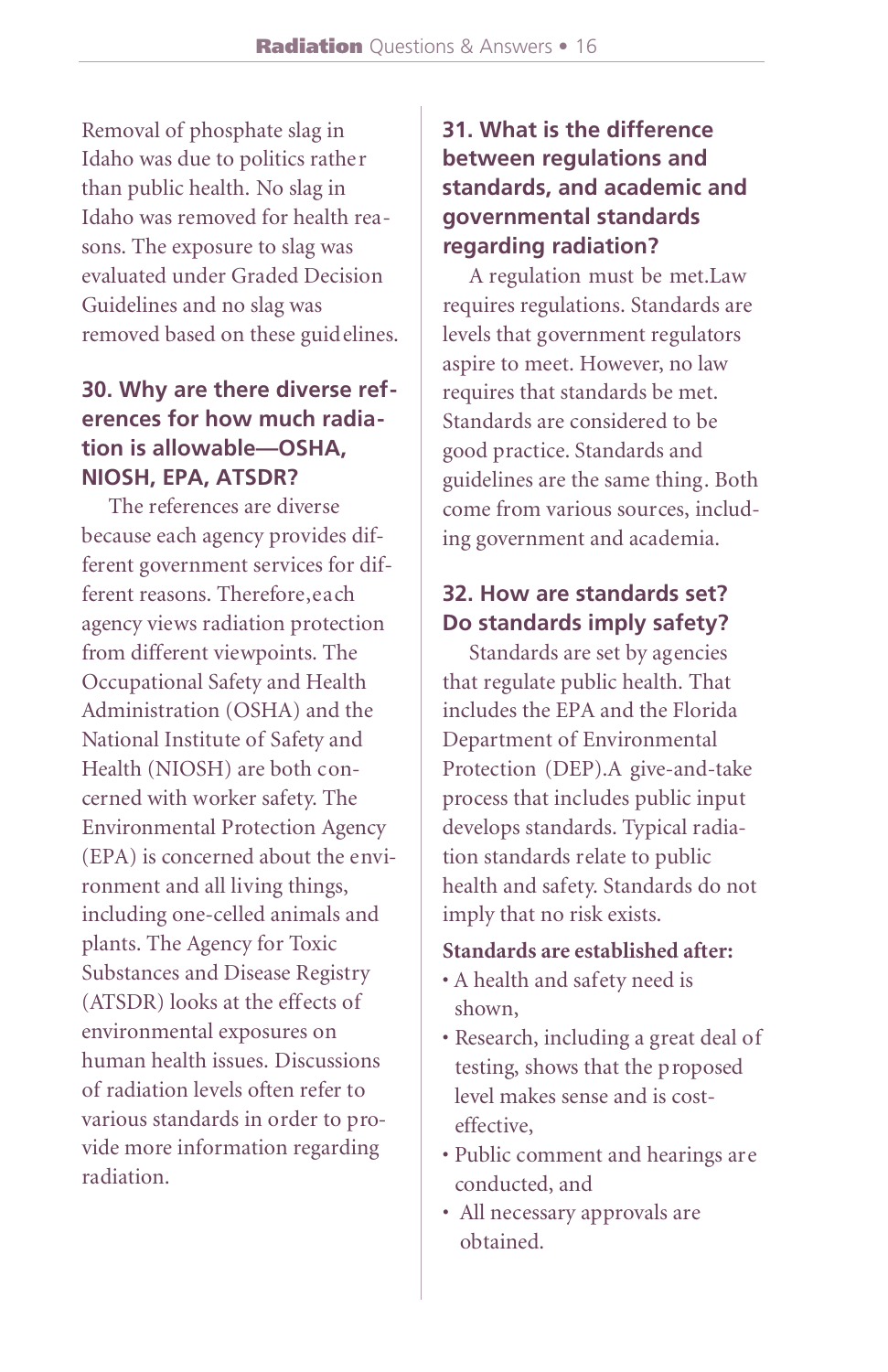# **33.What is the difference between radon in drinking water and radium 226 in drinking water? Why are the acceptable levels different?**

Radon and radium 226 are both radioactive. However, they are two different radioisotopes. Both are taken into the body differently. Radon is a gas. As discussed in the question 35,it escapes from water and primarily enters the body when it is breathed in. In the lung, radon emits alpha particles that could damage lung tissue. Radium 226 is a solid at normal air temperatures. It is mostly dissolved or suspended in tap water. Radium 226 can enter the body through drinking water with radium in it. Radium 226 is absorbed like calcium. It can replace calcium in the body. In the bones, its decay results in emission of alpha particles that could damage bone cells.

# **34. What about radium 226 in wells? What is the health risk of radium 226 in drinking water?**

As discussed in question 33,the risk of drinking radium 226 in water is that it can replace calcium in the bone. Studies of people with high-level radium 226 exposure show that particles emitted when radium 226 decays damages bone cells. This type of exposure can cause cancers of the bones. It can also cause leukemia. It is not very

likely that there are high enough levels present in local drinking water to cause these effects. The Florida Department of Environmental Protection (DEP) regulates testing of municipal drinking water. There is a conservative health-based level for radium 226 in water called an MCL, or Maximum Concentration Level. MCLs are enforceable.A city cannot supply water that contains chemicals above the MCLs.

The Pinellas and Pasco County Health Departments have done some limited sampling of selected private drinking water wells within about a quarter mile radius of the site. The analysis included the following radionuclides: gross alpha, Radium 226 and Radium 228. Sampling of these wells is ongoing on a quarterly basis, analytical data is being compiled,and trends will be evaluated.

# **35. Why would the contamination levels for radon in drinking water be handled differently from other radiation contamination in drinking water?**

Radon is an inert gas. That means radon in drinking water is not chemically bound to the water. Most of it escapes into the air as the water is used. Radon escapes as it passes through the aerator on the kitchen faucet. It also escapes when it sprays from the showerhead or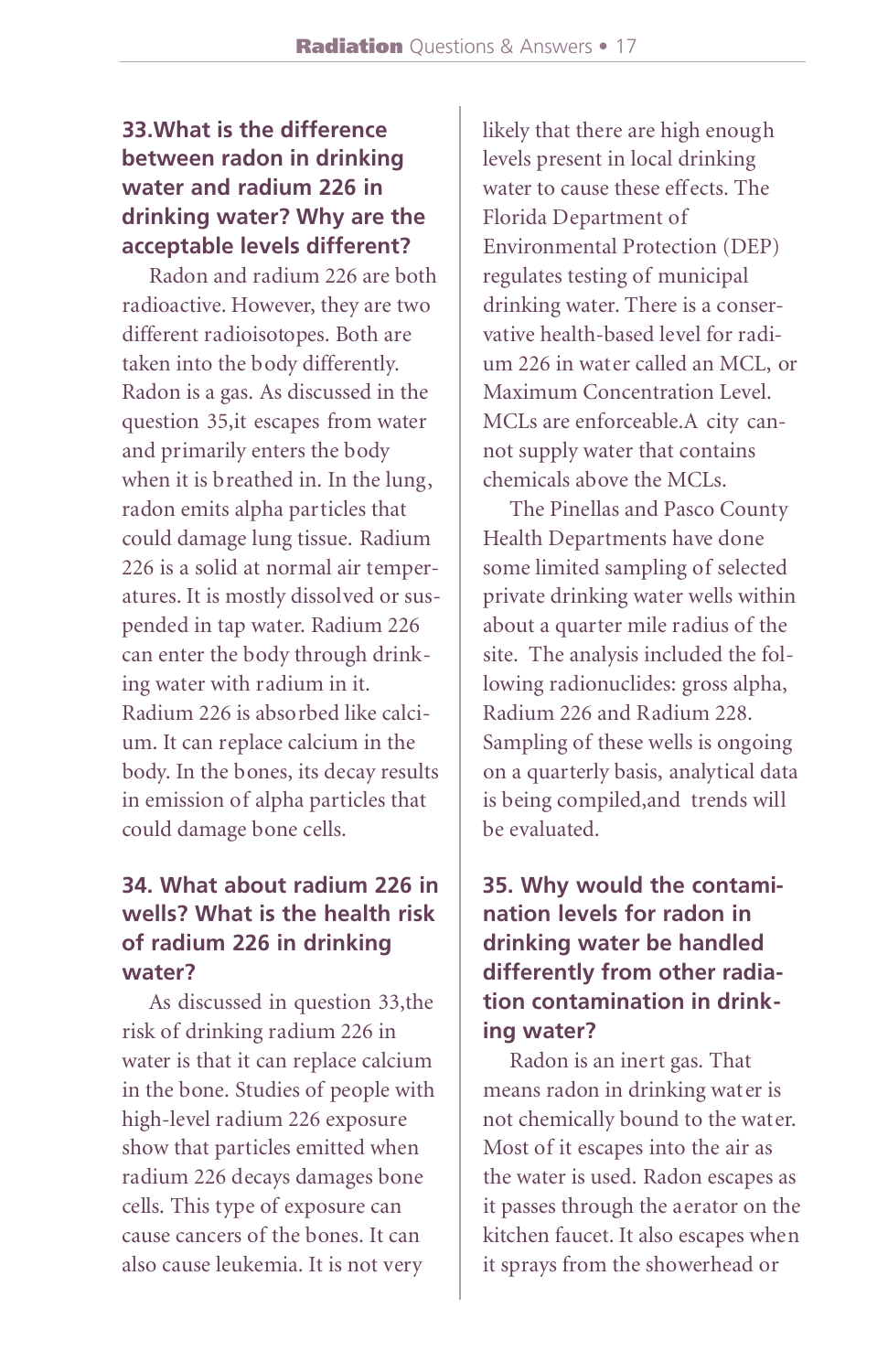into the dishwasher. Radon escapes when it agitates in the washing machine. Unlike some other radioisotopes that may be in drinking water, radon is an alpha emitter. Alpha emitters damage soft tissue, such as lung tissue. Because we breathe much more air than we drink water, our greatest soft tissue exposure pathway is through inhaling indoor air. If radon levels in a home are found to be high, a vent system that takes the indoor air outside helps to lower levels.

# **36. What is the MCL for radon in drinking/tap water?**

The EPA has proposed an MCL (maximum contaminant level) for radon in drinking/tap water of 300 picocuries per liter. MCLs refer to the concentration of a chemical that cannot be legally exceeded in a public drinking water supply system. The MCL is devised and enforced by the EPA.

Radon is an alpha emitter. As mentioned in question 33, this type of emitter can damage lung tissue. Therefore, the main health concern for radon in tap water is that it may escape and enter indoor air. It can then be breathed into the body.

# **37. Can radon in drinking water be emitted during hot showers?**

Yes, and during cold showers, too. Radon is emitted through any use of water. Aeration of the water allows the radon to escape. Radon is released from its physical combination with water during its first splash from a faucet just like carbonation is released when pouring a soft drink into a glass.

#### **38. How do seasonal levels of radon vary?**

Many of today's homes are tightly closed for heating or cooling. This can trap radon gas inside a home. Therefore, radon levels tend to be higher in summer and winter. Radon levels in homes also can vary depending on the outside barometric pressure. The indoor pressure of a home can affect radon levels. If the inside of the home is at a lower pressure than the outside, radon can be drawn out of the ground into living areas in the house. This occurs mostly in tightly insulated homes heated by gas or oil furnaces during the winter. Rain can also push radon gas from the ground into homes.

# **39. How do ventilation rates (i.e., in a closed room versus a room with cross-ventilation) affect radon concentrations?**

Home ventilation with outdoor air dilutes the radon concentrations in indoor air. A room with cross-ventilation allows radon gas to move outside. This reduces the radiation levels.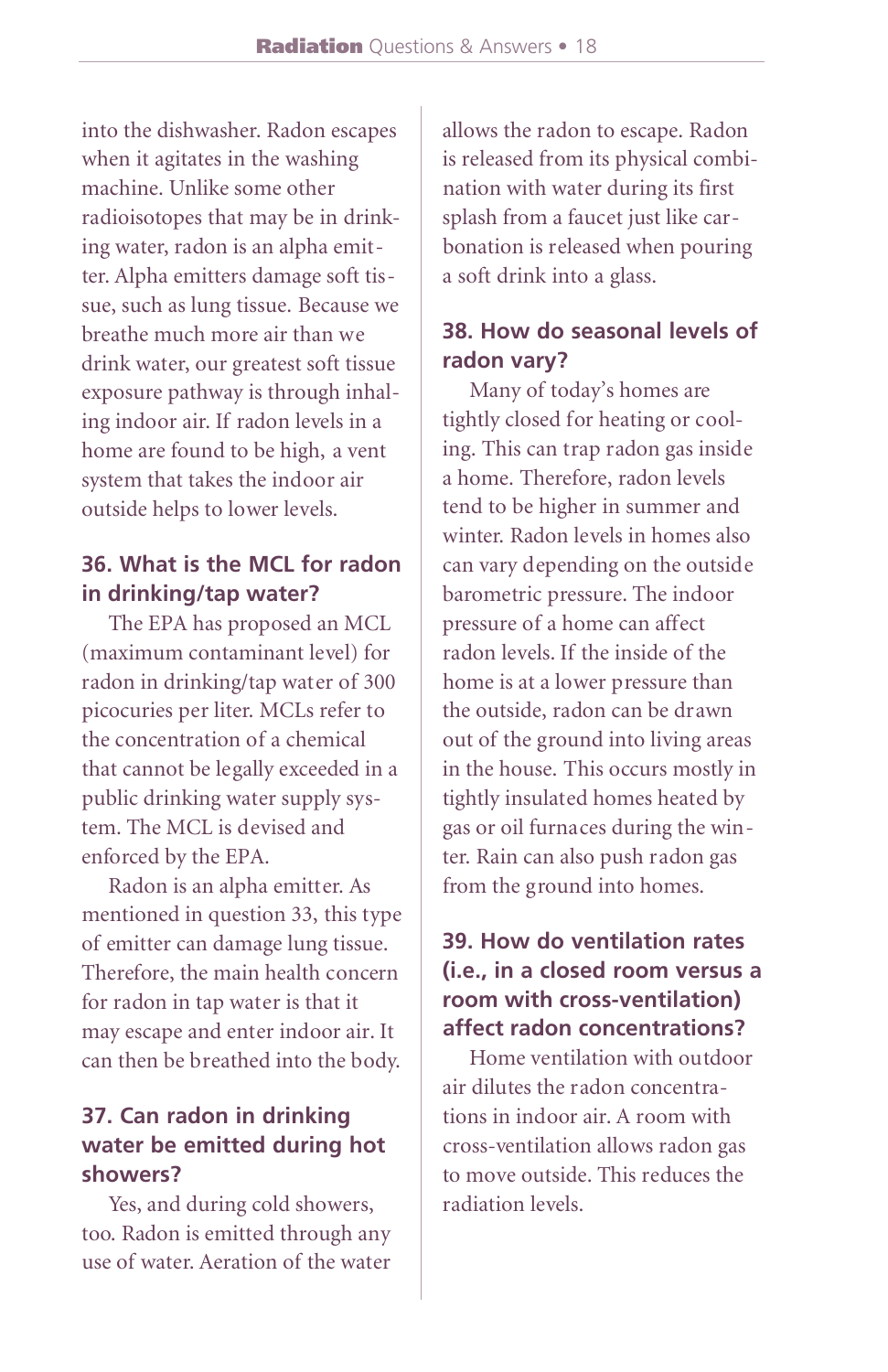# **40. How can people who are interested in getting their home tested (for radiation) get it done?**

The Department of Health, Bureau of Radiation Control will provide a screening survey of homes upon request.Please call the Environmental Laboratory in Orlando at (407) 297-2095 and ask for Charlie Adams or Jerry Eakins. There is no cost for the survey.

## **41. Where can people go to get resource information or ask for referrals about radiation?**

General information about radiation can be found at the local public library. One can also request a copy of ATSDR's Toxicological Profile for Ionizing Radiation by faxing a request to (404) 498-0057 (Attention: Information Center). In addition, the Department of Health's Bureau of Radiation Control is a good source of information. They have area offices located around the state; the office nearest to Tarpon Springs is in Tampa. The phone number is (813) 873-4831. The DOH Environmental Radiation Section and Lab is located in Orlando, (407) 297-2095. The main office is located in Tallahassee,(850) 245- 4266.

You may also refer to the radiation websites listed in this booklet.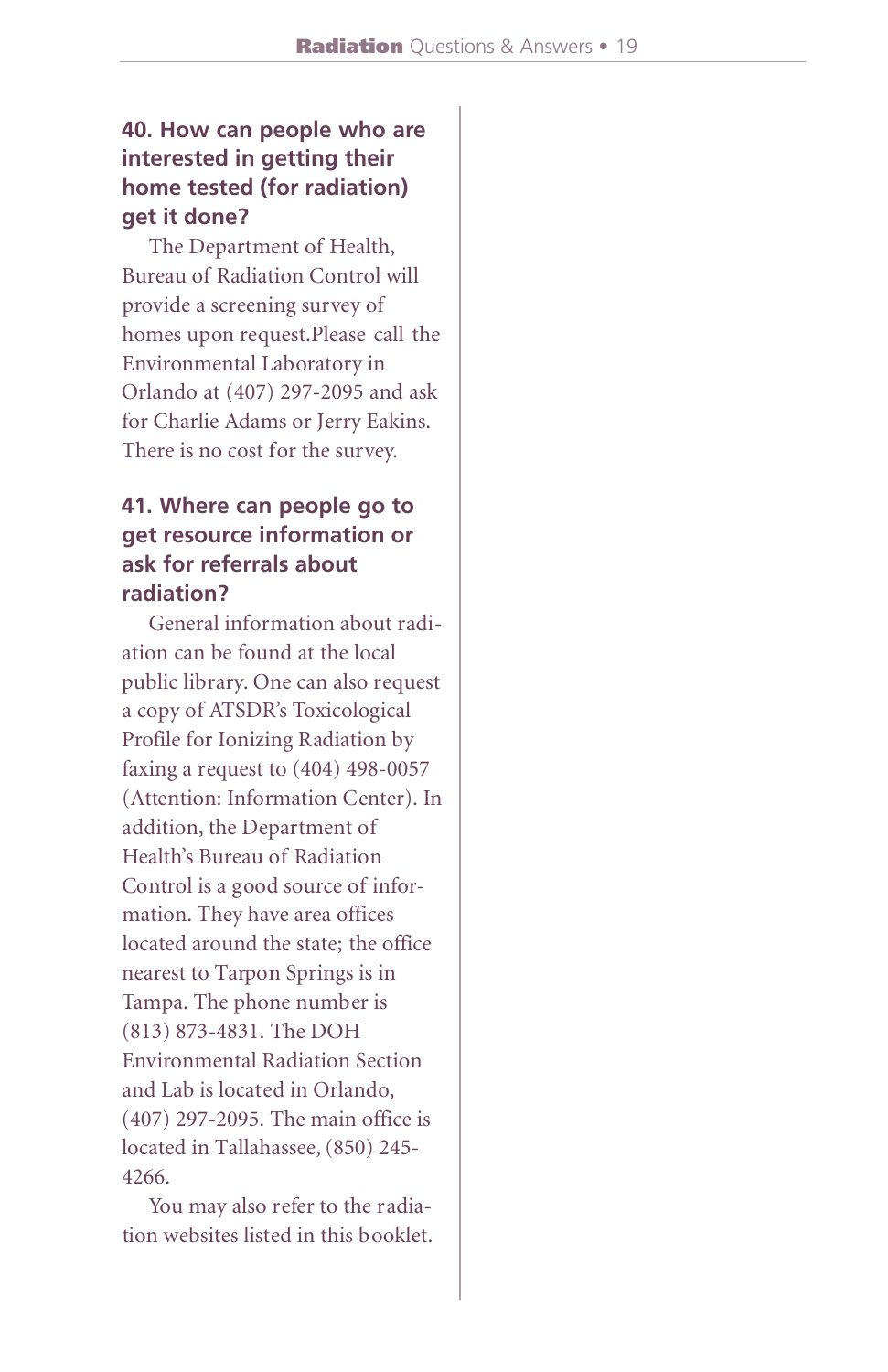# Radiation Websites

**There are a number of websites that provide information on radiation-related issues. Here is a sampling of sites:**

**American Lung Association** *Radon Fact Sheet* http://www.lungusa.org/air/envrad on.html

**Baylor College of Medicine** *Radiation Health Effects Research Resource*

http://radefx.bcm.tmc.edu/

**U.S.Environmental Protection Agency** *Health Effects from Ionizing Radiation* http://www.epa.gov/radiation/ ionize2.htm

**U.S.Environmental Protection Agency** *Ionizing Radiation Fact Sheet* http://www.epa.gov/radiation/ ionize.htm

**U.S.Environmental Protection Agency** *Radiation: Risks and Realities (Booklet)* http://www.epa.gov/radiation/rrpa ge/rrpage1.html

**U.S.Environmental Protection Agency** *Students and Teachers' Radiation Protection Pages* http://www.epa.gov/radiation/ students

**Federal Emergency Management Agency** *Three Ways to Minimize Exposure* http://www.fema.gov/fema/minrad.htm

#### **Health Physics Society**

*Measuring Radioactivity (Fact sheet, requires Adobe Acrobat Reader)* http://www.hps.org/documents/me asuringradioactivity.pdf

**Health Physics Society**

*What is Radiation? (Fact sheet, requires Adobe Acrobat Reader)* http://www.hps.org/documents/wh atisradiation.pdf

**Idaho State University** *What You Need to Know about Radiation (book)* By Lauriston S. Taylor http://www.physics.isu.edu/radinf/l stintro.htm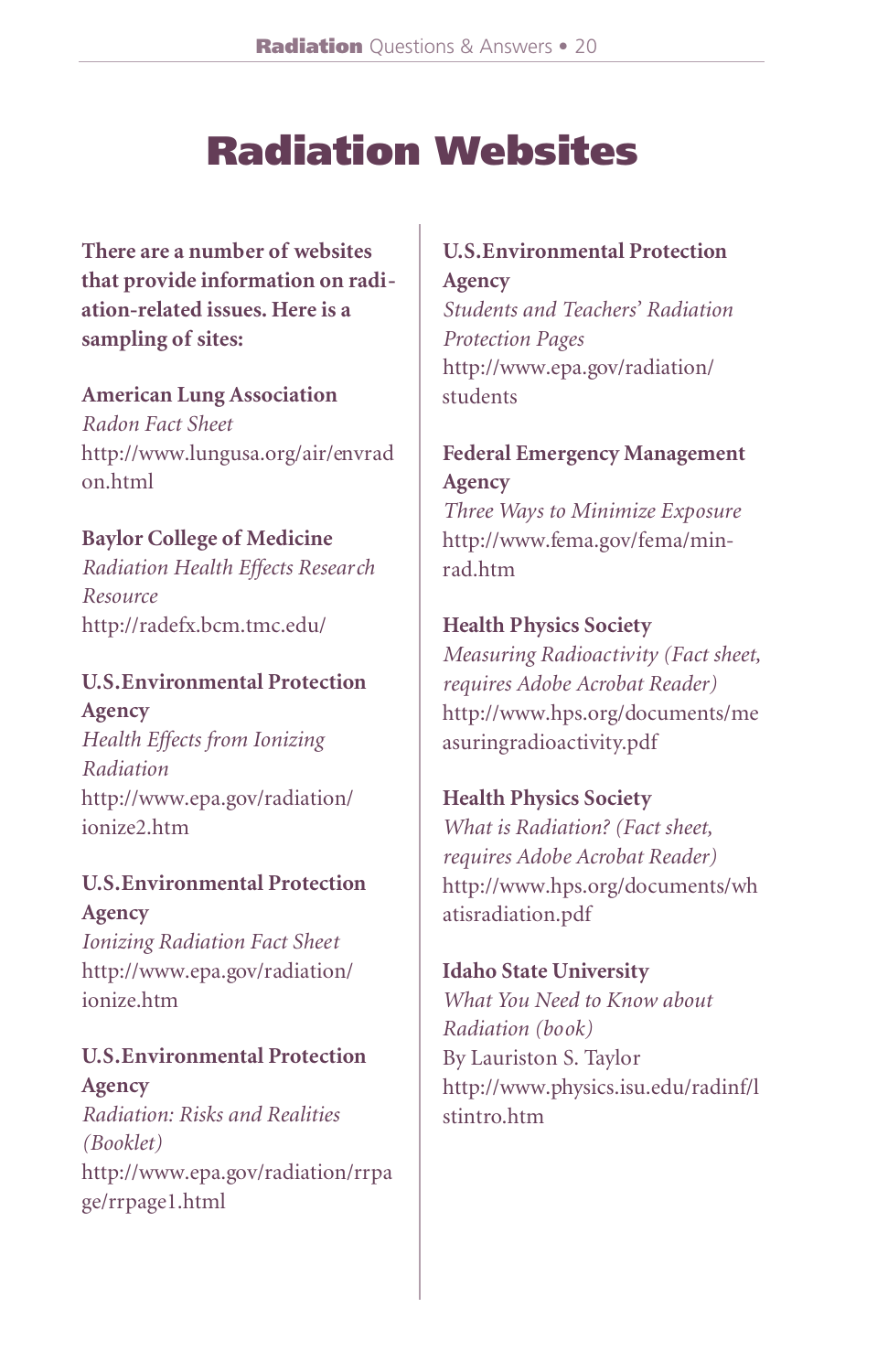#### **Idaho State University**

*General Radiation Page* http://www.physics.isu.edu/radinf/

#### **National Institutes of Health**

*What We Know About Radiation* http://www.nih.gov/health/chip/od /radiation/

#### **Nuclear Regulatory Commission**

*Biological Effects of Radiation* http://www.nrc.gov/NRC/EDU-CATE/REACTOR/06-BIO/radbioeffects.html

#### **Nuclear Regulatory Commission**

*Natural and Man Made Radiation Sources* http://www.nrc.gov/NRC/EDU-CATE/REACTOR/07- NATURAL/naturalsources.html

#### **University of Michigan Student Chapter of the Health Physics Society**

*Radiation Information Page* http://www.umich.edu/~radinfo/

# **Uranium Information Centre**

**(Australia)** *Radiation and Life (booklet)* http://www.uic.com.au/ral.htm

#### **World Health Organization**

*Ionizing Radiation Safety page* http://www.who.int/peh/Radiation/ radindex.htm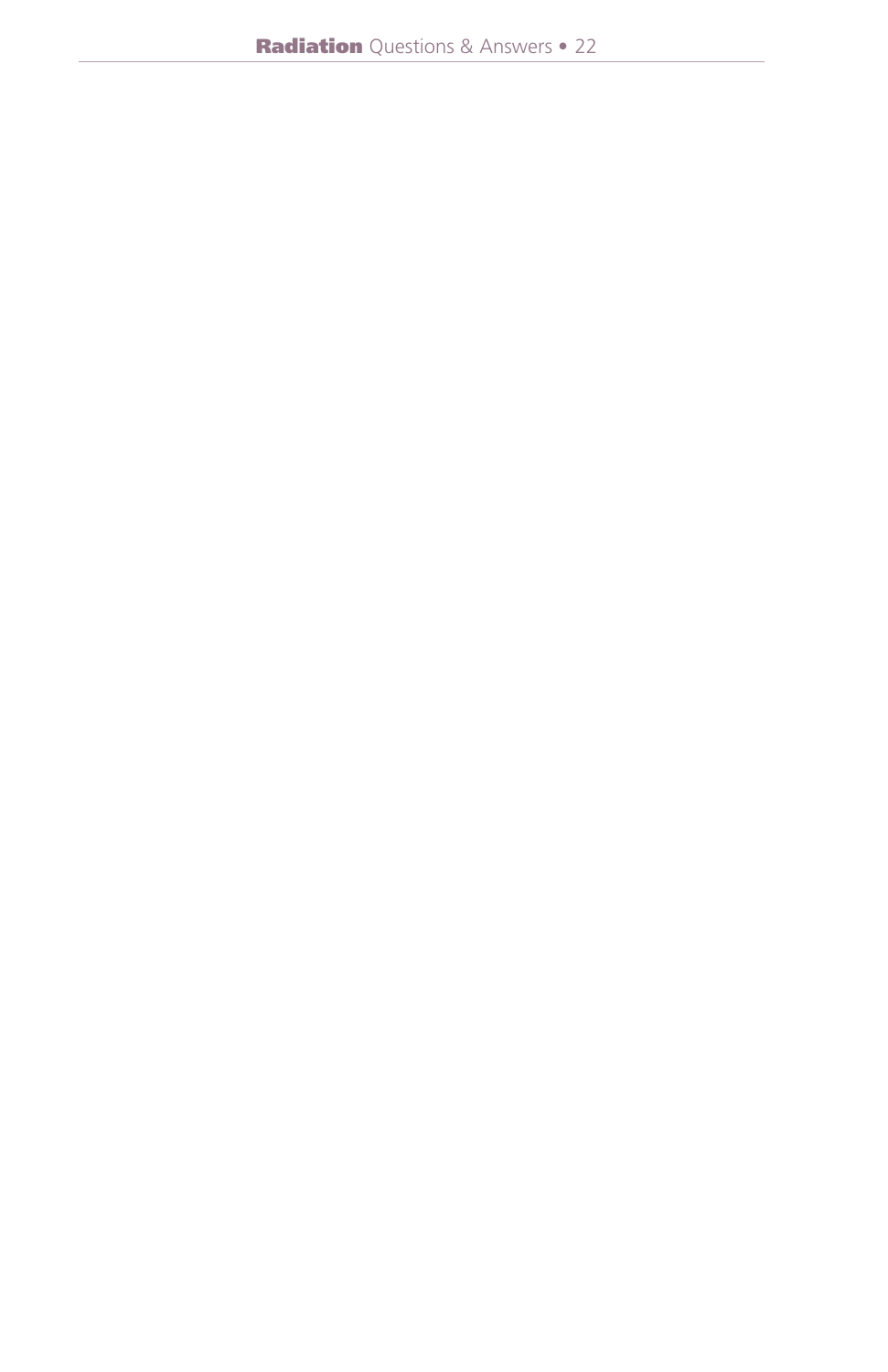# Radiation Questions & Answers Panel, Biographic Sketches

**Michael D. Brooks, CHP, MSHP, Health Physicist, has been certified by the** American Academy of Health Physics, and has been a Health Assessor with the Agency for Toxic Substance and Disease Registry (ATSDR) since July 1991. Previously he performed research and designed microwave components for aerospace applications. He also served 3.5 years as Reactor Controls Officer aboard a nuclear powered Fleet Ballistic Missile Submarine. He received his undergraduate degree in Physics, an MS in Physics, and an MS in Health Physics from the Georgia Institute of Technology, in Atlanta.

**Michael Gilley** is an Environmental Administrator for the Florida Department of Health, Bureau of Facility Programs, in the Radon and Indoor Air Toxics section. His academic training is in industrial hygiene and health physics. He has been involved in research, evaluation, and mitigation strategy on environmental radiation and indoor air environmental issues for more than 25 years. Currently, he is a member of the Conference of Radiation Control Program Directors Incorporated, Committee on Radon and the American Water Works Association Research Project Foundation Advisory Committee.

Wesley Nall has worked for the Polk County Health Department for more than 24 years, 23 of which have been with the Radiological Health Section, where he has supervised activities for the past 11 years. He has a BS degree in mathematics from Stetson University. His health physics training has been primarily through continuing education courses offered by the University of Florida, the Nuclear Regulatory Commission, and the Oak Ridge Associated Universities. The Polk County Health Department is one of two county health departments in the state with a Radiological Health Section.

**Bill Passetti** is the Chief of the Bureau of Radiation Control in Florida's Department of Health. The bureau is responsible for several statewide radiation programs that include radioactive materials, x-ray machines, Radiological Technologists, emergency response, and environmental radiation monitoring. He received his BS degree in Radiologic Science from the Medical College of Georgia and has more than 20 years of experience in medical and regulatory radiation safety issues.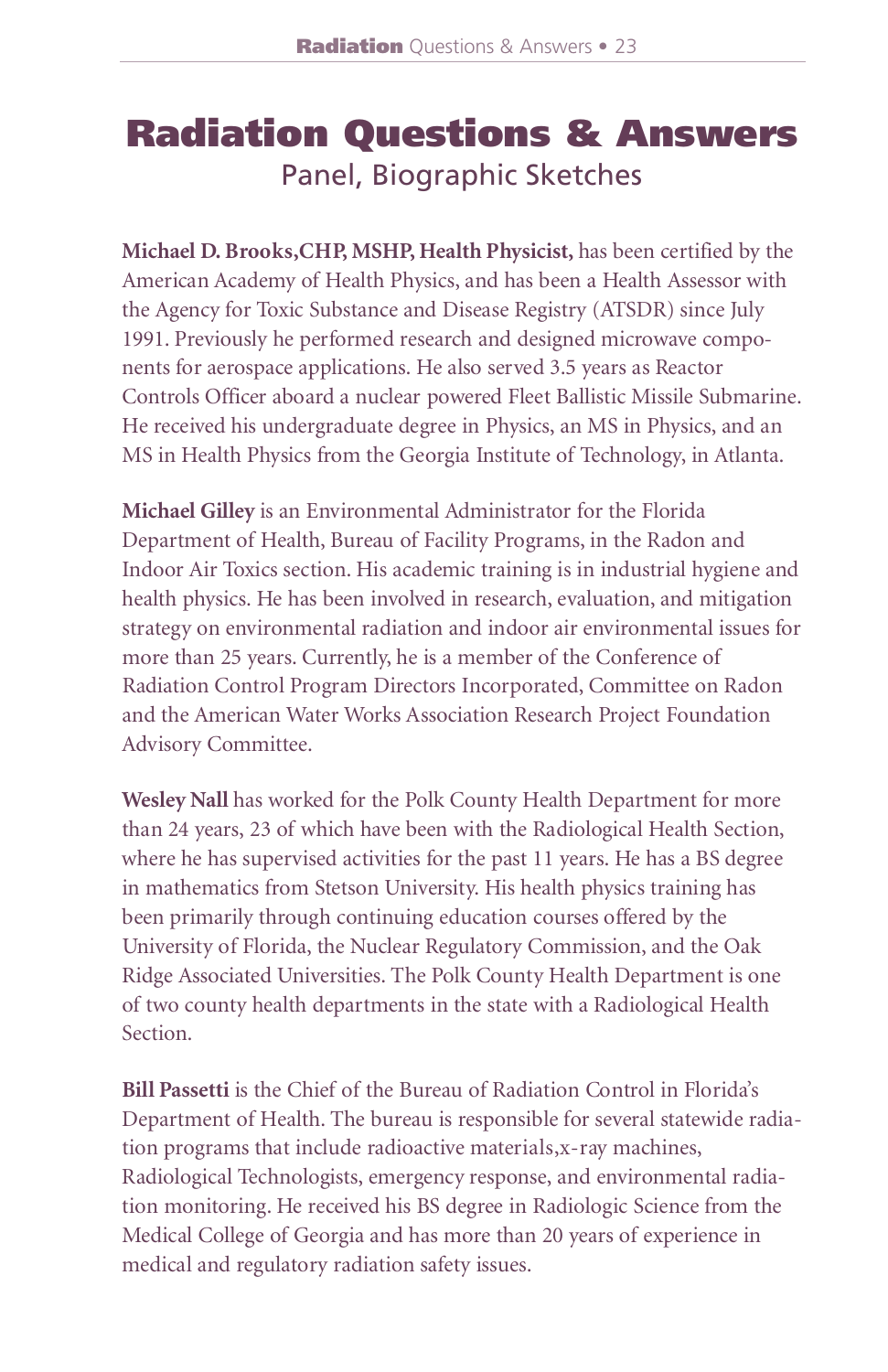**Edward A. Tupin,MS, CHP Health Physicist,** has over 24 years experience in the field of health physics. He was originally certified by the American Academy of Health Physics in 1982, and has been a Health Assessor with the Agency for Toxic Substance and Disease Registry (ATSDR) since July 1998. Previously he spent 13 years as a health physicist and radiation safety officer for the Center for Devices and Radiological Health, part of the Food and Drug Administration, working in the Office of Health Physics and the Division of Mammography Quality and Radiation Programs. Prior to that he was a nuclear medical science officer in the U.S. Army. His assignments included serving as radiation safety officer for the Enewetak Atoll Cleanup Project and army hospitals and health physics survey officer with the U.S. Army Environmental Hygiene Agency. He received his undergraduate degree in Biology from Wake Forest University, Winston-Salem, NC,and an MS in Pathology from Duke University.

NOTE: This booklet was supported by funds from the Comprehensive Environmental Response, Compensation, and Liability Act trust fund through a cooperative agreement with the Agency for Toxic Substances and Disease Registry, Public Health Service, U.S. Department of Health and Human Services.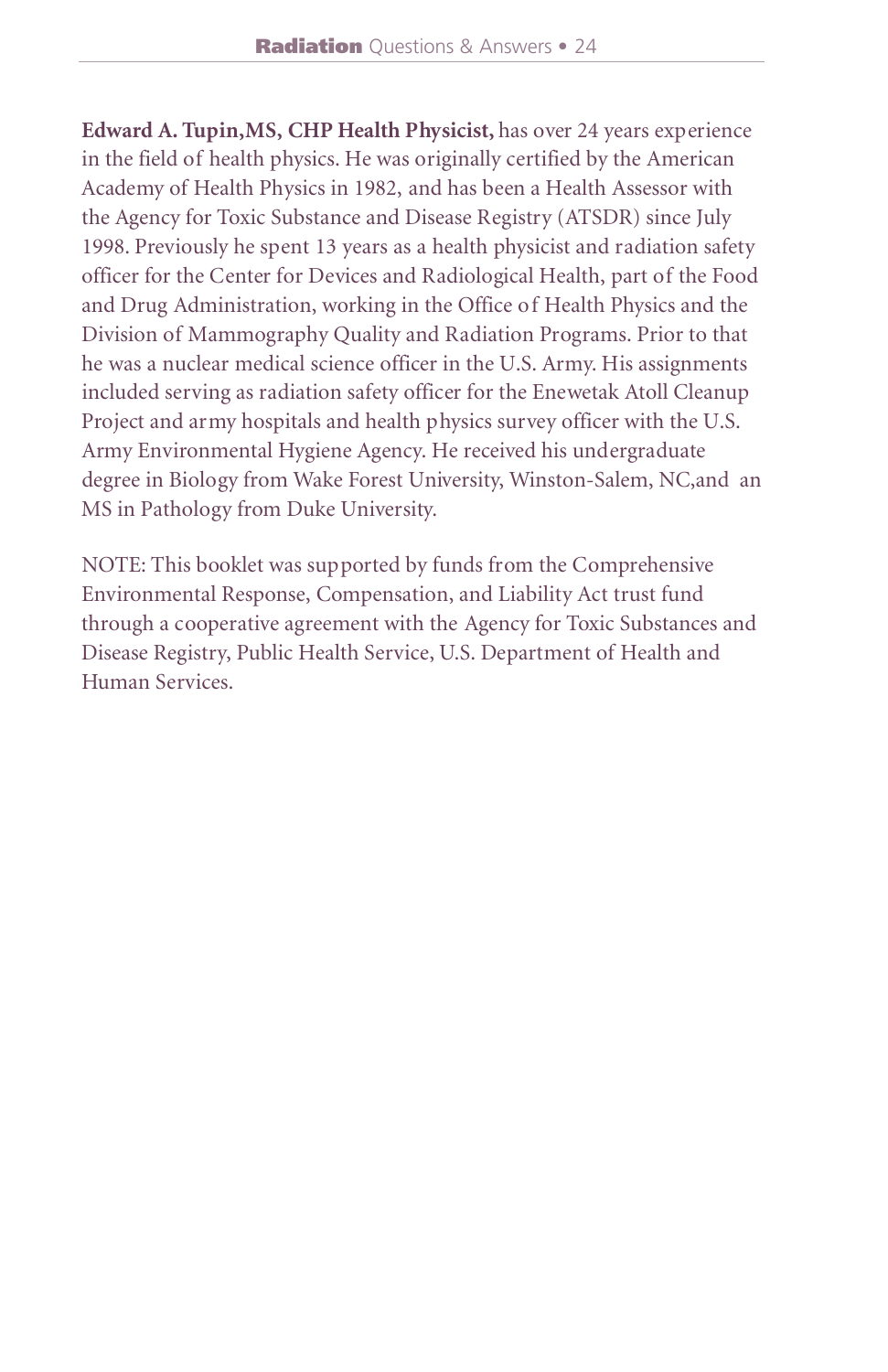# Name of Site: Stauffer Chemical Company Location: Tarpon Springs, FL

Please complete the following that best describes your feelings for each statement, based on the information provided in this booklet:

| I am more aware about radiation.                                                                                                           | $\Box$ Yes | $\square$ No | $\Box$ Don't know          |  |  |  |  |
|--------------------------------------------------------------------------------------------------------------------------------------------|------------|--------------|----------------------------|--|--|--|--|
| I understand radiation better.                                                                                                             | $\Box$ Yes | $\Box$ No    | $\Box$ Don't know          |  |  |  |  |
| I read the entire booklet.<br>If no, what parts did you read? (Please specify)                                                             | $\Box$ Yes | $\Box$ No    |                            |  |  |  |  |
| Were your health questions about radiation answered?<br>$\Box$ Yes<br>$\Box$ No<br>If no, what questions do you still have?                |            |              |                            |  |  |  |  |
| Is there information in the booklet you found confusing? If so, what area was confusing?                                                   |            |              |                            |  |  |  |  |
| Is there any information you found unnecessary? If so, what information?                                                                   |            |              |                            |  |  |  |  |
| Which of these categories would best describe you?<br>$\Box$ Community member $\Box$ A government employee                                 |            |              | □ Health Care professional |  |  |  |  |
| How did you get your copy of the booklet? (Check one)<br>□ Mailed to me by Department of Health □ Read library copy □ Received from friend |            |              |                            |  |  |  |  |
| Any other comments?                                                                                                                        |            |              |                            |  |  |  |  |
| If you would like someone to call you to discuss your concerns, please provide your name<br>and telephone number:                          |            |              |                            |  |  |  |  |
| Name:                                                                                                                                      |            |              |                            |  |  |  |  |

Phone #: (\_\_\_) \_\_\_\_\_\_\_\_\_\_\_\_\_\_\_\_\_\_\_\_\_\_\_\_\_\_\_\_

*Please remove this survey from the booklet, fill out, stamp, and mail.*